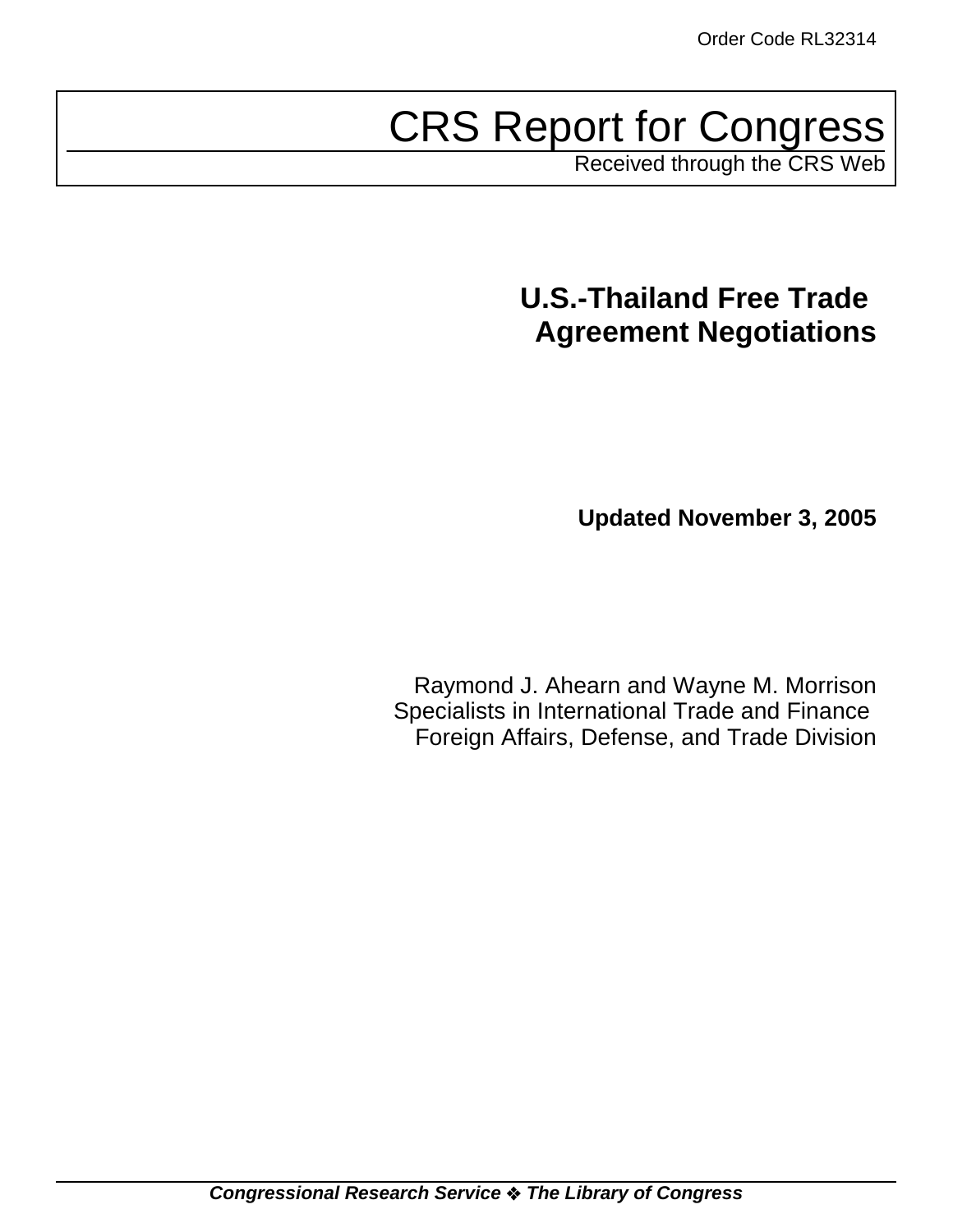## U.S.- Thailand Free Trade Agreement Negotiations

#### **Summary**

President Bush and Thai Prime Minister Thaskin on October 19, 2003, agreed to negotiate a bilateral free trade agreement (FTA). The Bush Administration notified Congress on February 12, 2004, that it intends to begin the negotiations, prompting a 90-day consultation period with Congress and the private sector. Five negotiating rounds have taken place to date, the most recent September 26- September 30, 2005, in Hawaii. U.S. trade officials hope to conclude the negotiations by early 2006.

In the notification letter sent to the congressional leadership, then-U.S. Trade Representative Robert Zoellick put forth an array of commercial and foreign policy gains that could be derived from the agreement. The letter states that an FTA would be particularly beneficial to U.S. agricultural producers who have urged the administration to move forward, as well as to U.S. companies exporting goods and services to Thailand and investing there. Mr. Zoellick also alluded to sensitive issues that will need to be addressed: trade in automobiles, protection of intellectual property rights, and labor and environmental standards.

As in most FTA negotiations, competing viewpoints on the desirability and nature of the provisions of the agreement are likely. As background for congressional oversight of the negotiations, this report examines Thailand's economy and trade orientation, discusses the scope and significance of the U.S.-Thai commercial relationship, and summarizes key negotiating issues.

Thailand's economy has recovered strongly from the 1997 Asian financial crisis. In 2004 the Thai economy grew at 5.2% in real terms and yielded a per capita income of \$2,490. With around 20% of Thai exports destined for the U.S. market, the United States is Thailand's largest export market. In 2004, Thailand was the United States' 19th largest trade partner, accounting for \$23.5 billion in trade turnover (\$17.5 billion in U.S. imports and \$\$5.8 billion in U.S. exports).

Countries that form FTAs agree at a minimum to phase out or reduce tariff and non-tariff barriers (NTB) on mutual trade in order to enhance market access between the trading partners. The U.S.-Thailand FTA is expected to be comprehensive, seeking to liberalize trade in goods, agriculture, services, and investment, as well as intellectual property rights. Other issues such as government procurement, competition policy, environment and labor standards, and customs procedures are also likely to be on the negotiating table.

The U.S.-Thailand FTA negotiations are of interest to Congress because (1) an agreement would require passage of implementing legislation to go into effect; (2) an agreement could increase U.S. exports of goods, services, and investment, with particular benefits for agricultural exports; and (3) an agreement could increase competition for U.S. import-competing industries such as textiles and apparel and light trucks, thereby raising the issue of job losses. This report will be updated as events warrant.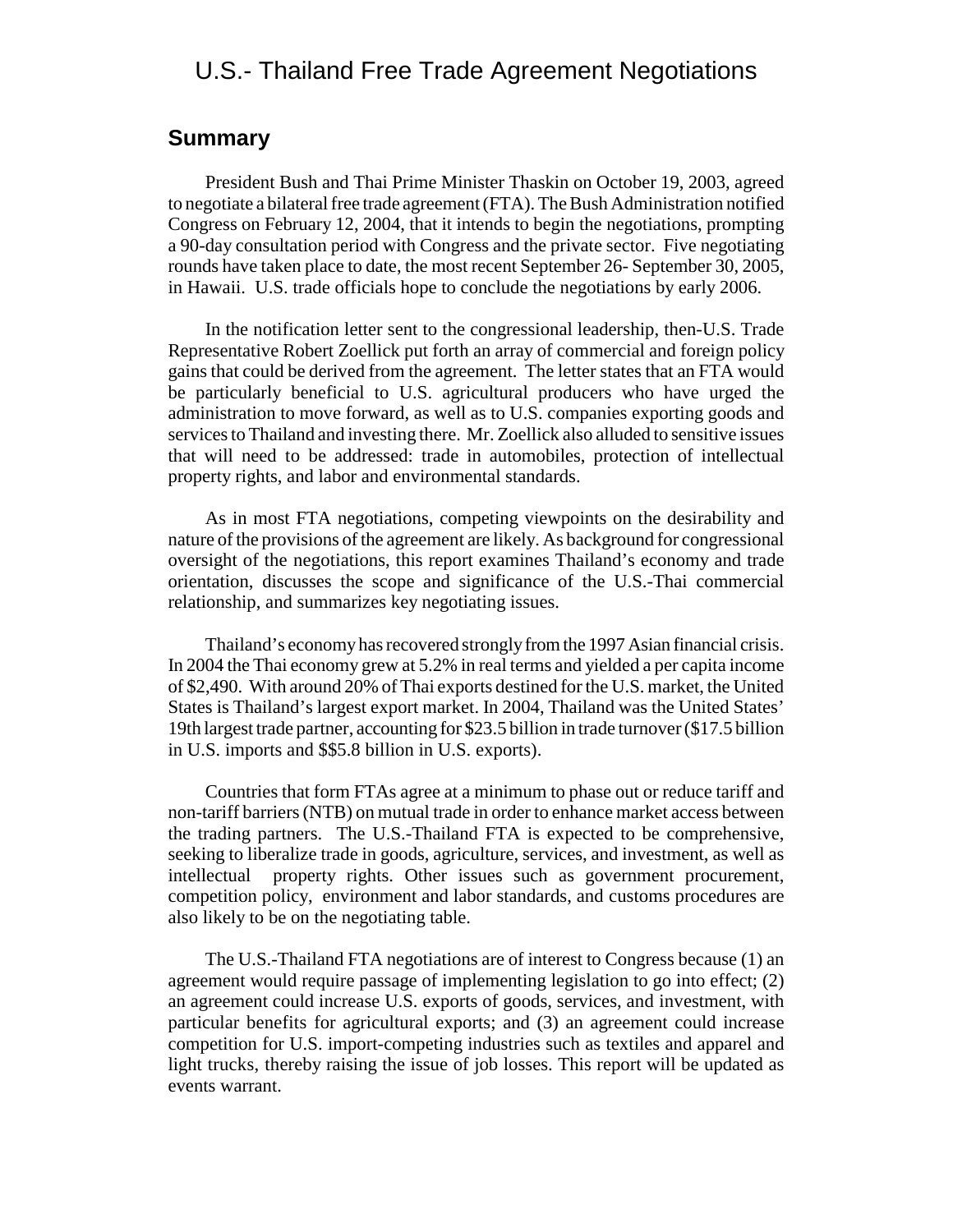## **Contents**

## **List of Tables**

| Table 1. Selected Economic Indicators for Thailand's Economy: 1996-2003  4 |  |
|----------------------------------------------------------------------------|--|
|                                                                            |  |
| Table 3. U.S. Merchandise Trade with Thailand: 1997-2003 7                 |  |
| Appendix A. U.S. Imports from Thailand, Customs Value by                   |  |
| Two-Digit Harmonized System Commodity Codes, 2001-2003  16                 |  |
| Appendix B. U.S. Exports to Thailand by Two-Digit Harmonized               |  |
|                                                                            |  |
|                                                                            |  |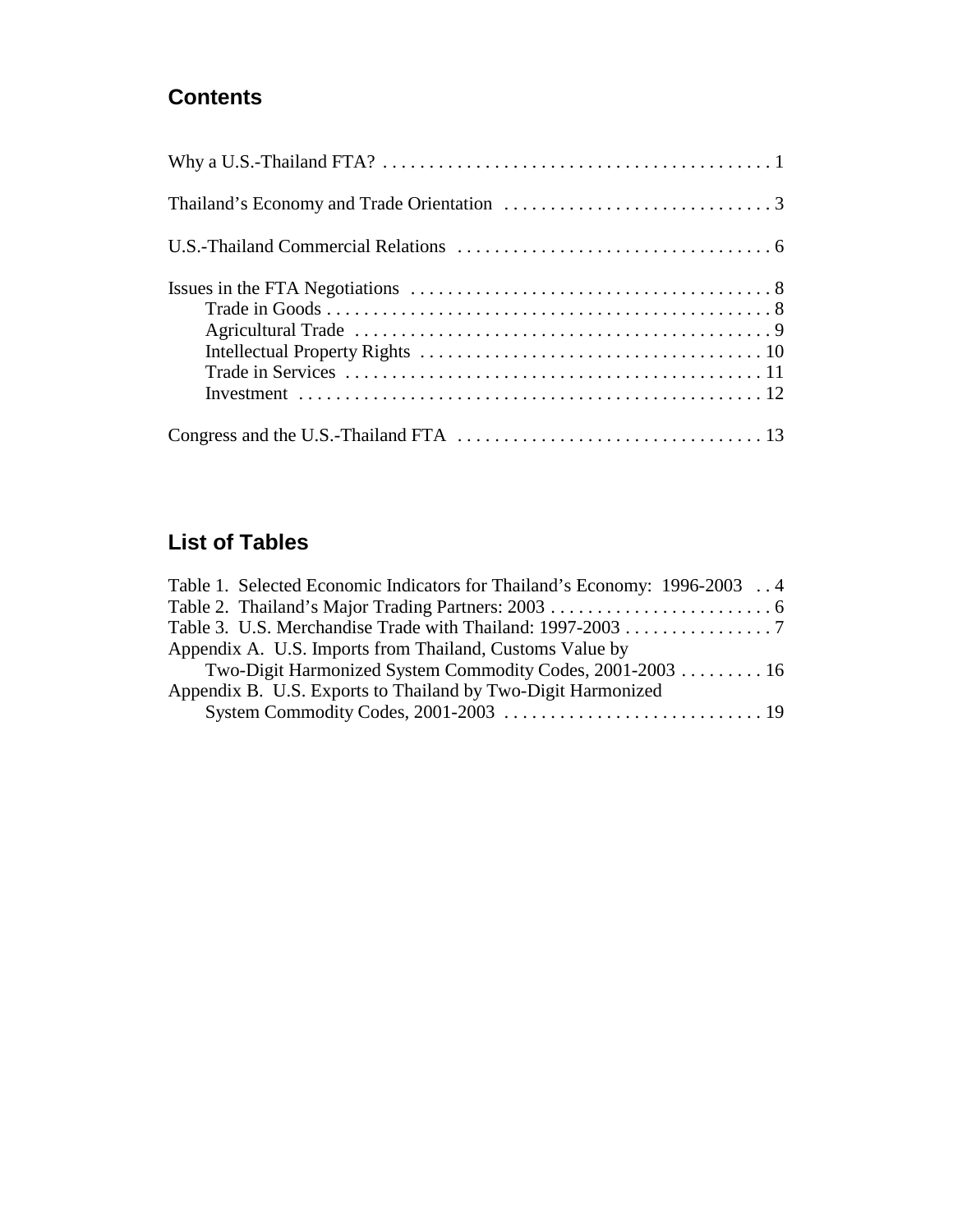## U.S.- Thailand Free Trade Agreement Negotiations

## **Why a U.S.-Thailand FTA?**

The Bush Administration notified Congress on February 12, 2004, that it intends to begin free trade agreement (FTA) negotiations with Thailand. This notification, which follows an October 19, 2003 announcement by President Bush and Thai Prime Minister Thaskin of their agreement to launch negotiations, allows for talks to begin within 90 days or by mid-May 2004, after required consultations with Congress. Two negotiating sessions took place in 2004, and a third was held April 4-8, 2005, in Thailand. The fourth and fifth sessions were held July 15, 2005, in Montana, and September 26-30, 2005, in Hawaii.

In the notification letter sent to the Speaker of the House and the Senate Majority Leader, then-U.S. Trade Representative Robert Zoellick put forth an array of potential commercial and foreign policy gains that could be derived from the agreement. At the same time, Mr. Zoellick alluded to sensitive issues that require attention: trade in automobiles, protection of intellectual property rights, and labor and environmental standards.<sup>1</sup>

Zoellick's letter states that an FTA would be particularly beneficial to U.S. agricultural producers who have urged the administration to move forward, as well as to U.S. companies exporting industrial goods and services. For agricultural producers, by eliminating or reducing Thailand's high tariffs and other barriers, the FTA offers the opportunity to significantly increase export sales to Thailand. In 2003, Thailand was the 16th largest market for U.S. farm exports.

The administration also argued that an FTA would help boost U.S. exports of goods and services in sectors such as information technology, telecommunications, financial services, audiovisual, automotive, and medical equipment. In 2004, U.S. companies exported to Thailand \$5.8 billion in goods and over \$1 billion in services. Maintaining preferential access for U.S. investors in Thailand is also a top priority for U.S. business. Given that Thailand is a relatively small economy compared to the United States (1/100th "the size"), the agreement by itself will have limited effects on the overall U.S. economy.

From the standpoint of U.S. foreign policy interests, the Administration views the proposed FTA as strengthening cooperation with Thailand in bilateral, regional, and multilateral fora. Bilaterally, the FTA is seen as strengthening Thailand's

<sup>&</sup>lt;sup>1</sup> *Inside U.S. Trade,* "USTR Zoellick Notifies Congress of Intent To Negotiate Free Trade Pact with Thailand," February 19, 2004.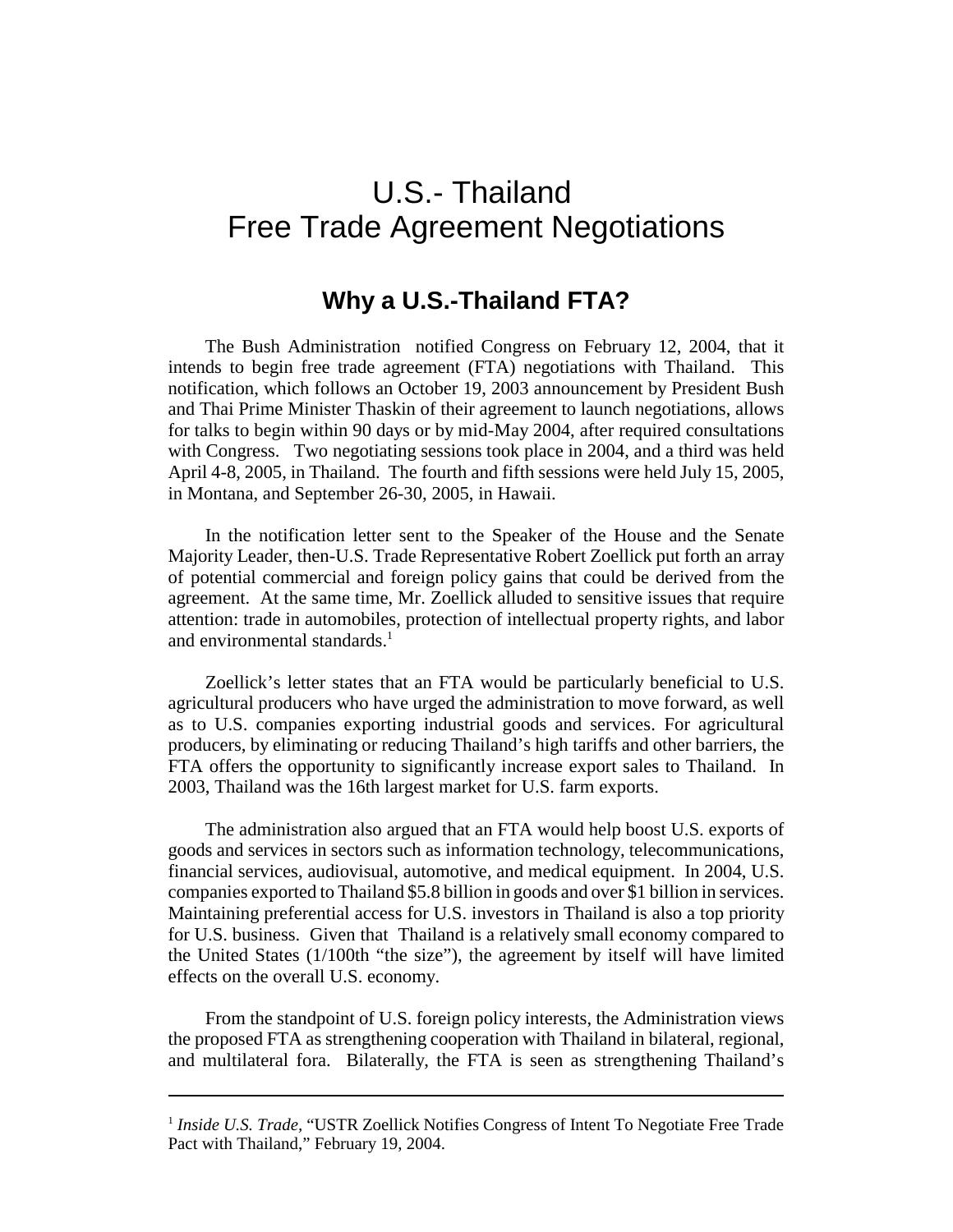position as a key military ally, particularly in the war on terrorism. Regionally, the FTA is viewed as advancing President Bush's Enterprise for ASEAN Initiative (EAI). The goal of the EAI is to negotiate a network of bilateral trade agreements with the 10 members of ASEAN. Multilaterally, Thailand plays a key leadership role in the World Trade Organization (WTO). An FTA could encourage Thailand to actively cooperate with the United States in supporting multilateral trade negotiations under the aegis of the Doha Development Agenda, particularly in the area of agricultural liberalization.

As for Thailand, similar broad economic and political calculations explain its interest in an FTA. In economic terms, Thailand is very concerned that its exports to the United States have been losing market share in recent years to countries such as Mexico and China. By eliminating U.S. tariff and non-tariff barriers to Thai exports, an FTA could help increase the competitiveness and market share of Thai products in the U.S. market. Thailand also does not want to be excluded from FTA benefits the U.S. has negotiated with other countries, particularly the potential of an FTA to increase U.S. investment in Thailand. Modernization of the services economy and diffusion of higher levels of technology, know-how, and labor management skills are essential for the Thai economy to advance beyond the competition from lowerwage emerging market economies such as China, Vietnam, and Laos. In addition, a closer political and economic relationship with the United States could provide Thailand with more leverage to play a larger role in Southeast Asia.

General opposition to the FTA in both countries is expected from workers and companies in import-competing industries that bear the brunt of the adjustment costs of a trade agreement. Despite the welfare gains to society as a whole (e.g. more efficient resource allocation, lower priced imports, and greater selection of goods), those industries subject to increased competition face additional pressure to cut costs, wages, and prices. Some companies may not be able to withstand these pressure and may be forced out of business, accompanied by a loss of jobs. Under these circumstances, certain stakeholders, as a matter of self-interest, may oppose trade agreements that accelerate competition and structural changes in an economy.

Specific opposition in Thailand may arise from concerns in the agricultural and services sectors. Given that close to 50 percent of the Thai labor force is employed in agriculture, liberalization of this sector is likely to be contentious. Similarly, in a number of services sectors, Thai companies may feel they are at a competitive disadvantage in opening up to U.S. competitors. Thailand's banking and financial services industry, in particular, is wary of further liberalization after the financial crisis of 1997. Thai stakeholders are also particularly wary, given the high incidence of AIDS infections, in U.S. efforts to secure data exclusivity for patented pharmaceuticals. In addition, a number of Thai business interests reportedly are concerned over potential U.S. investment in newly privatized companies such as the Electricity Generating Authority of Thailand and the Mass Rapid Transit Authority.

Opposition in the United States may arise from groups concerned about the impact of the trade agreement on labor and environmental standards. Often joined by anti-globalization activists, these interest groups question whether trade agreements enhance the social welfare of participating countries. Other issues such as transparency in government decision-making, human rights, and freedom of the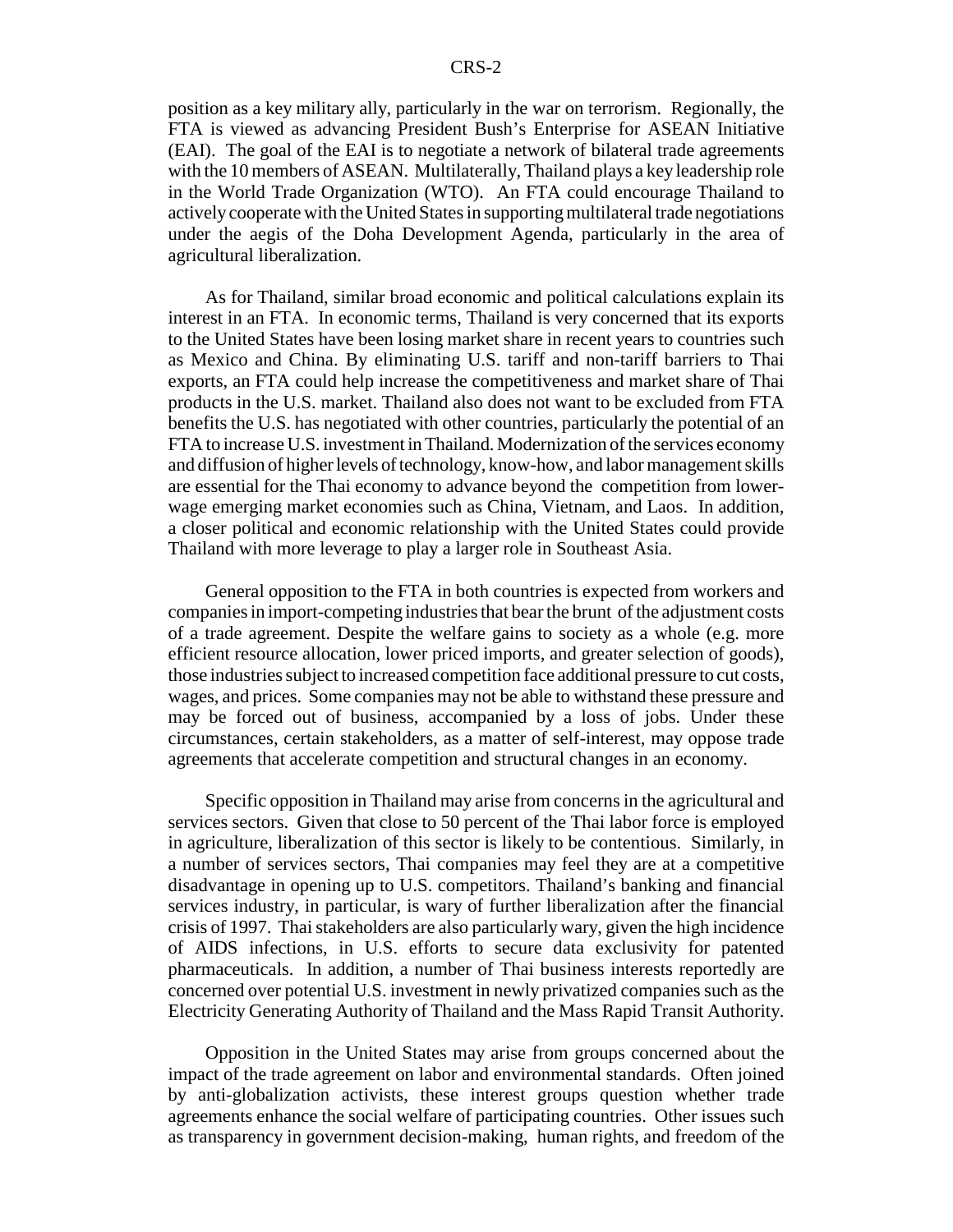press could also be raised. In addition, increased market access for Thai agricultural products such as rice and sugar, as well as a reduction of the 25% U.S. tariff on lightweight pick-up trucks, is also likely to be controversial.

In short, competing viewpoints can be expected on the desirability of an FTA. As in most FTAs that the United States has negotiated, the distribution of gains and losses would depend on the details of the provisions.

As background for congressional oversight, this report examines Thailand's economy and trade orientation, the scope and significance of the U.S.-Thai commercial relationship, and the likely top issues in the negotiations. The report concludes with a short summary of the Congressional role and interest in the FTA.

## **Thailand's Economy and Trade Orientation**

Thailand continues to recover from the debilitating effects of the Asian financial crisis, which hit the Thai economy in July 1997 and subsequently affected several other East Asian economies.<sup>2</sup> The economic crisis in Thailand was characterized by a significant depreciation of the *Baht* (which led to a depletion of nearly all of Thailand's foreign exchange reserves),<sup>3</sup> a decline in the stock market, and a sharp decline of property prices. The combination of these shocks led to a major economic downturn. Ten years prior to the 1997 crisis, Thailand had been one of the world's fastest growing economies, fueled in large part by exports. After averaging 8.6% annual growth between 1990 and 1996, Thailand's real gross domestic product (GDP) fell by 1.4% in 1997 and then declined by 10.3% in 1998 (see **Table 1**). Trade also suffered: in 1998, exports fell by 6.7% and imports plunged by 33.0% (in dollar terms) over 1997 levels. The unemployment rate rose from 3.2% in 1997 to 7.3% in 1998. In addition, Thailand's per capita GDP on a purchasing power parity (PPP) basis, a common measurement of a nation's living standards, plummeted by 12%, from \$6,468 to \$5,7094

<sup>2</sup> For additional information on the Asian financial crisis, see CRS Report 98-434, *The Asian (Global?) Financial Crisis, the IMF, and Japan: Economic Issues*, by Dick K. Nanto; and CRS Report RL30517, *Asian Financial Crisis and Recovery: Implications for U.S. Interests*, by Richard Cronin.

 $3$  Prior to the crisis, the Thai government attempted to peg its currency (the Baht) to the U.S. dollar (at around 25 Baht to the dollar). However, speculative pressures on the Baht forced the government to attempt to maintain the peg through high interest rates and, ultimately, to use foreign exchange reserves to prop up the currency. Eventually, however, the government nearly ran out of foreign exchange reserves and was forced to abandon the currency peg by allowing the currency to float in international markets. This led the Baht to depreciate sharply (at one point reaching 56 Baht to the dollar in January 1998) and forced the Thai government to seek international financial assistance.

<sup>&</sup>lt;sup>4</sup> PPP measurements attempt to convert foreign currencies into U.S. dollars based on the actual purchasing power of such currency (based on surveys of the prices of various goods and services) in each respective country. They thus give a more accurate measurement of the size of a country's economy and living standards relative to those in the United States.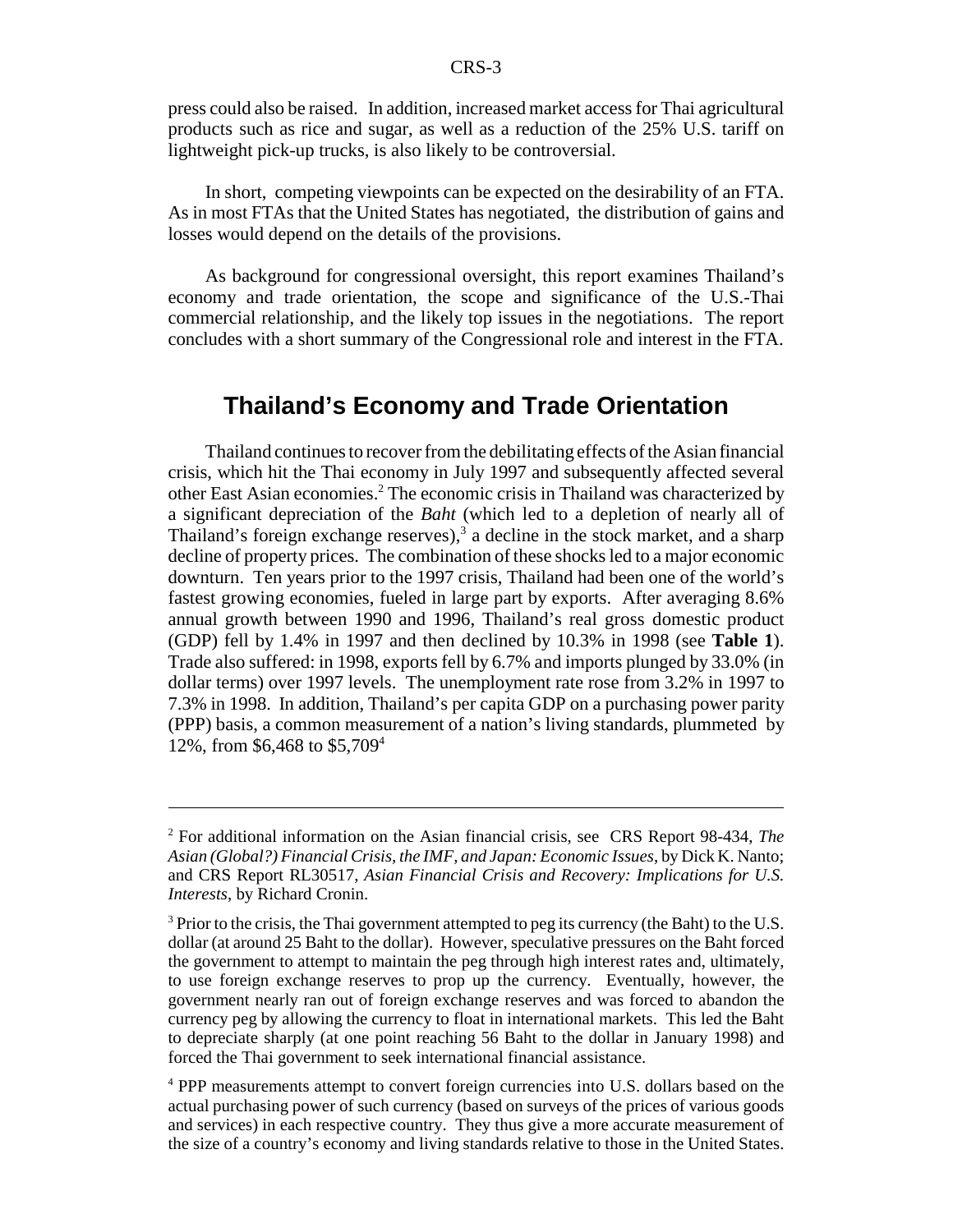|                                               | 1996  | 1997   | 1998    | 1999  | 2000  | 2001  | 2002  | 2003  |
|-----------------------------------------------|-------|--------|---------|-------|-------|-------|-------|-------|
| Average Exchange<br>Rate (Baht per<br>$U.S.\$ | 25    | 31     | 41      | 38    | 40    | 44    | 43    | 48    |
|                                               |       |        |         |       |       |       |       |       |
| <b>Real GDP Growth</b><br>(% )                | 5.9   | $-1.4$ | $-10.3$ | 4.4   | 4.8   | 2.1   | 4.8   | 6.2   |
| GDP (\$billions)                              | 182   | 151    | 112     | 123   | 123   | 116   | 127   | 133   |
| GDP (billions<br>$(SPPP)*$                    | 397   | 391    | 349     | 370   | 389   | 404   | 431   | 464   |
| Per Capita GDP<br>$(SPPP)*$                   | 6,623 | 6,468  | 5,709   | 5,981 | 6,229 | 6,460 | 6,850 | 7,250 |
| Exports (\$billions)                          | 56.0  | 58.4   | 54.5    | 58.5  | 69.8  | 65.4  | 68.8  | 77.8  |
| Imports (\$billions)                          | 72.2  | 63.3   | 42.4    | 49.9  | 62.2  | 61.8  | 64.2  | 64.9  |
| <b>Annual FDI flows</b><br>(\$billions)       | 2.3   | 3.9    | 7.3     | 6.2   | 3.4   | 3.8   | 3.3   | 2.2   |
| Public Debt as a %<br>of GDP $(\%)$           | 16.7  | 31.8   | 40.2    | 51.6  | 54.2  | 50.0  | 51.6  | 48.8  |
| Official<br>Unemployment<br>Rate $(\%)$       | 3.5   | 3.2    | 7.3     | 6.3   | 5.8   | 5.0   | 3.7   | 3.4   |

#### **Table 1. Selected Economic Indicators for Thailand's Economy: 1996-2003**

**Sources:** Thailand's Customs Department, Bank of Thailand, and the Economist Intelligence Unit (EIU).

\*PPP data are measurements of foreign data in national currencies converted into U.S. dollars based on a comparable level of purchasing power these data would have in the United States. Prices for goods and services are generally lower in Thailand than in the United States, and hence, the PPP measurement of Thailand's GDP is significantly higher than GDP data expressed in nominal U.S. dollars.

Thailand's economy was stabilized by a \$17.2 billion loan from the International Monetary Fund (IMF), although a number of major Thai banks and corporations were forced into bankruptcy, largely because much of their short-term debt was in U.S. dollars.<sup>5</sup> Real GDP grew by 4.4% in 1999 and by 4.8% in 2000, but slowed to 2.1% in 2001. Public dissatisfaction in Thailand with government handling of economic restructuring brought about the election of a new coalition government in 2001 (headed by the Thai Rak Thai Party) with Thaksin Shinawatra as Prime Minister. He launched a series of economic initiatives designed to stabilize the economy, boost

<sup>&</sup>lt;sup>5</sup> The sharp depreciation of the Baht that occurred in 1997 significantly increased the debt burden for these institutions as it took more Baht to purchase dollars to make debt payments. Many such institutions were unable to make their payments and subsequently went bankrupt.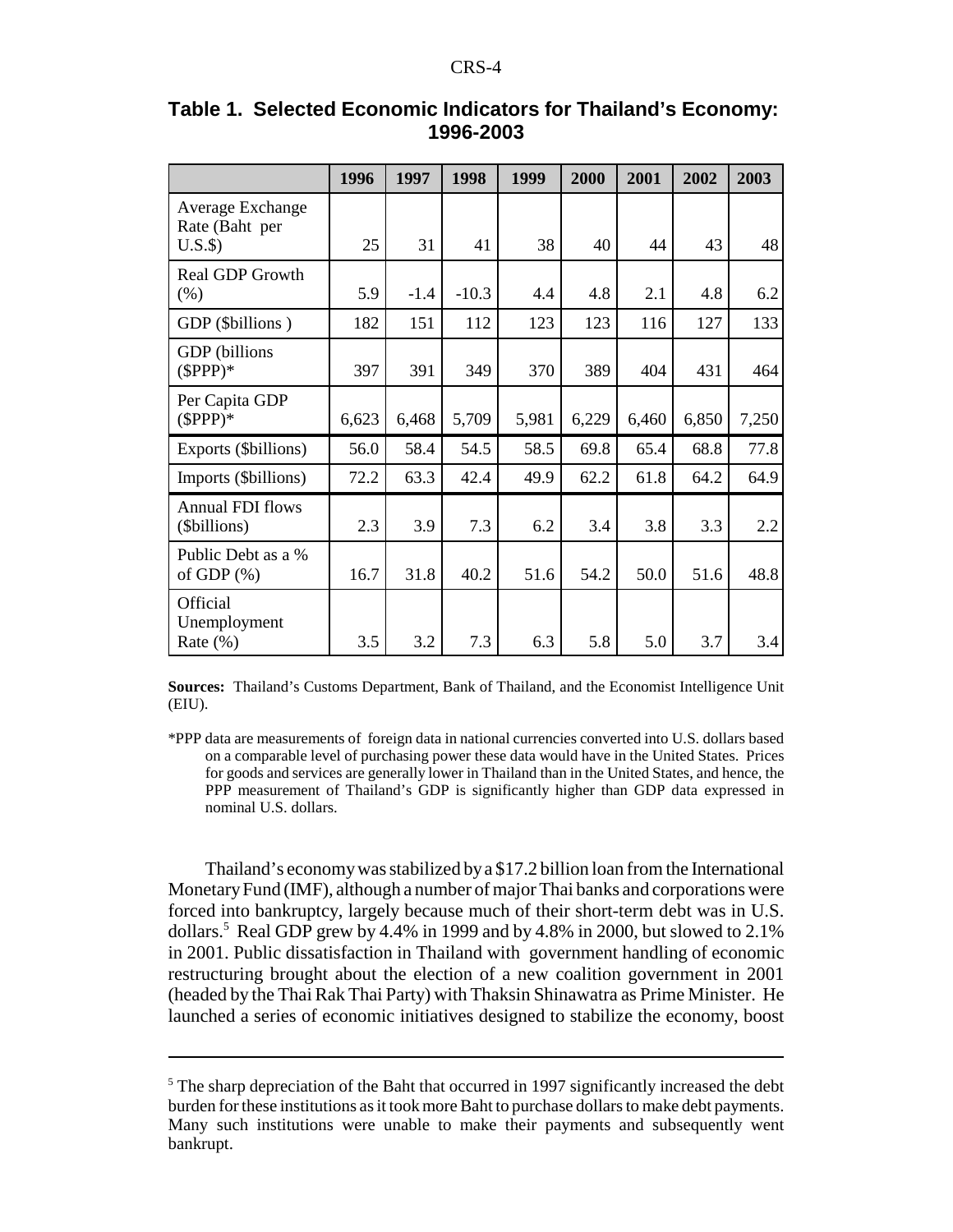domestic demand, encourage the growth of small and medium-sized businesses, and improve rural incomes.

Thailand's economy has generally experienced strong growth over the past two years, and many analysts are projecting strong growth in the near term. Real GDP increased by 4.8% in 2002. Although the Thai economy (especially the tourist sector) was negatively affected by the outbreak of Severe Acute Respiratory Syndrome (SARS) in early 2003, it quickly recovered and grew at a robust 6.7% in real terms for the full year, boosted in part by strong export growth and consumer spending.<sup>6</sup> Private forecasters project that the Thai economy will grow by 6.9% in 2004 and by 5.6% in 2005.

Despite optimistic projections for the Thai economy over the next few years, many economists remain concerned about the relatively slow pace of banking reforms and the restructuring of non-performing loans, which could potentially spark another financial crisis in Thailand.<sup>7</sup> While Thailand's public debt fell sharply in 2003, it remains high by international standards.

Thailand's economy is heavily dependent on international trade. The shares of exports and imports in GDP have each risen to over 50%, compared with around 40% in 1997. Manufactured goods account for about 75% of Thailand's exports and imports. The largest export items include office machines and telecommunications equipment (25% in 2001), other consumer goods (10%), textiles and clothing (8%) and other semi-manufactures (8%). Agricultural products account for about 18% of Thai exports. The largest categories of Thai imports are machines and telecommunications equipment (22%) and non-electrical machinery (10%). Agricultural imports account for just under 8% of total imports.<sup>8</sup>

Thailand's top trading partners in 2003 were Japan, the United States, the European Union (EU), and China (see **Table 2**). With around 17.0% of Thai exports destined for the U.S. market, the United States is Thailand's largest export market. On the import side, the United States, with an import share of 9.5%, is the third largest supplier after Japan and the European Union.

Foreign direct investment (FDI) is an important source of employment and new technologies and processes. The cumulative level of FDI in Thailand at the end of 2003 was about \$31 billion. Portfolio investment in Thailand is also important, with an estimated \$17 billion in 2001. Japan is the largest foreign investor in Thailand, followed by the United States. Most FDI inflows are in manufacturing and services. Thailand has virtually no FDI in agriculture.<sup>9</sup>

<sup>6</sup> Thailand's exports grew by about 17% in 2003.

<sup>&</sup>lt;sup>7</sup> One estimate puts Thailand's non-performing corporate loans at \$42.5 billion, equal to 34% of GDP. See, "Thailand's Debt Undertow, *Businessweek*," September 23, 2002.

<sup>8</sup> *World Trade Organization,* "Trade Policy Review: Thailand," WT/TPR/S/123, October 15, 2003, p.8 [hereafter cited as the *WTO Trade Policy Review - Thailand*].

<sup>9</sup> *WTO Trade Policy Review - Thailand*, pp. 11-12.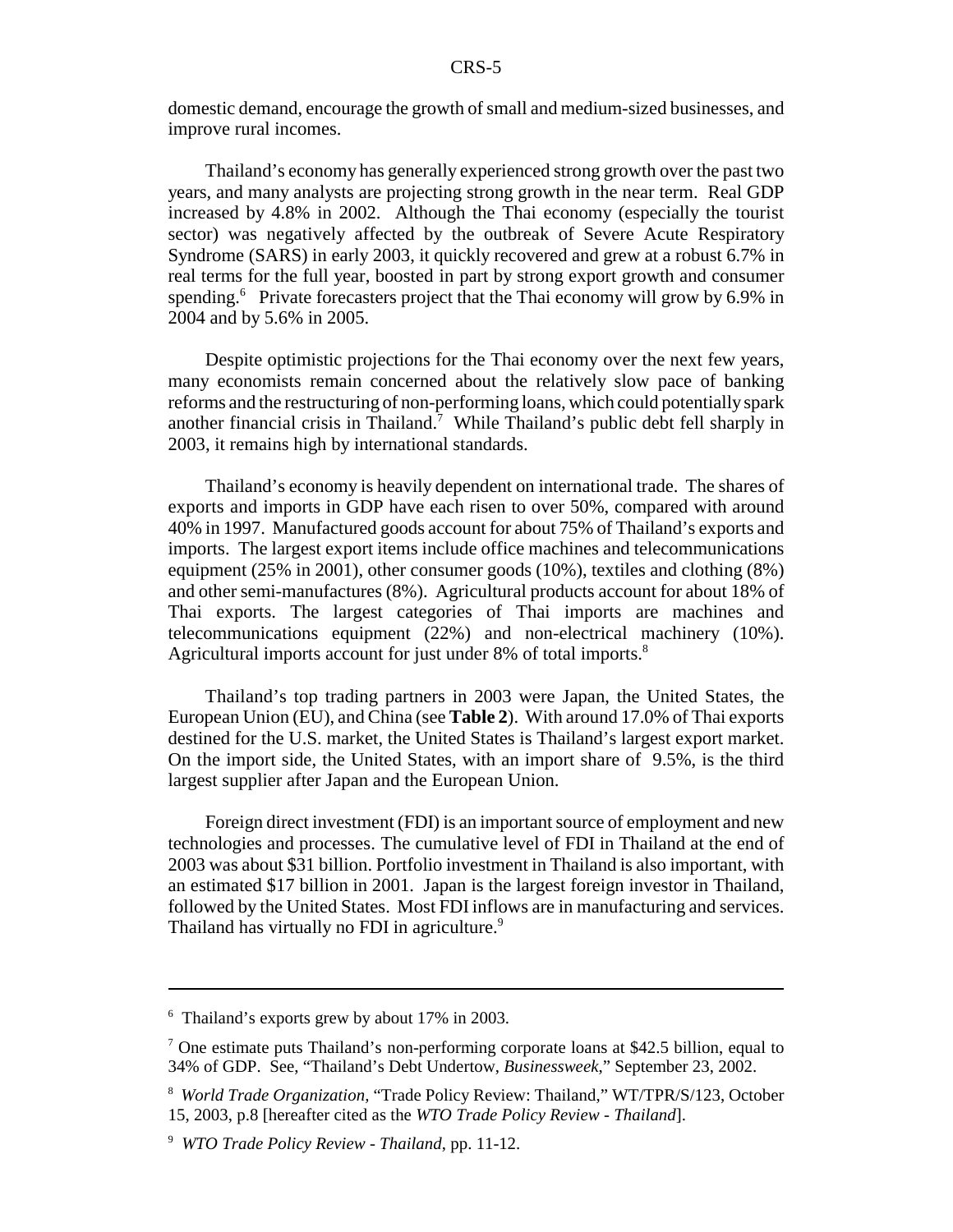Annual FDI flows to Thailand have been relatively flat over the past few years, and in 2003, FDI in Thailand declined by more than half, caused in part by a shift in FDI to China.

|                           | <b>Total Trade</b> | <b>Exports</b> | <b>Imports</b> | <b>Trade</b><br><b>Balance</b> |
|---------------------------|--------------------|----------------|----------------|--------------------------------|
| Japan                     | 29.5               | 11.4           | 18.1           | $-6.7$                         |
| <b>United States</b>      | 20.7               | 13.6           | 7.1            | 6.5                            |
| European<br>Union         | 19.3               | 11.8           | 7.5            | 4.3                            |
| China                     | 11.7               | 5.7            | 6.0            | $-0.3$                         |
| Singapore                 | 9.0                | 5.8            | 3.2            | 2.6                            |
| Thailand's<br>World Trade | 155.2              | 80.2           | 75.0           | 5.2                            |

| Table 2. Thailand's Major Trading Partners: 2003 |
|--------------------------------------------------|
| (\$ billions)                                    |

**Source:** Bank of Thailand.

Thailand, as a member of the WTO, supports multilateral trade liberalization. As a member of the Asian Pacific Economic Cooperation (APEC) forum, Thailand is also committed to "open regionalism" as a means of achieving free and open trade and investment by 2020. As a party to the Association of South-East Asian Nations (ASEAN), Thailand also engages in regional trade liberalization and since 2002 has actively negotiated a network of preferential trading arrangements with countries such as Australia, Bahrain, China, and India. While the provisions of these agreements vary considerably from one to the other, none are expected to be as comprehensive as the planned U.S.-Thailand FTA. Relying on an "early harvest" mechanism, Thailand and China, for example, agreed to tariff reductions on fruits and vegetables, but don't expect a full FTA to enter into force until 2010.

## **U.S.-Thailand Commercial Relations**

The United States and Thailand maintain extensive commercial ties. Thailand affords the United States preferential treatment vis-a-vis other countries for certain types of investment under the U.S.-Thailand Treaty of Amity and Economic Relations of 1966. The American Chamber of Commerce estimates that the United States is the second largest foreign investor in Thailand (after Japan), with cumulative investment at \$20 billion. U.S.-invested firms in Thailand employ over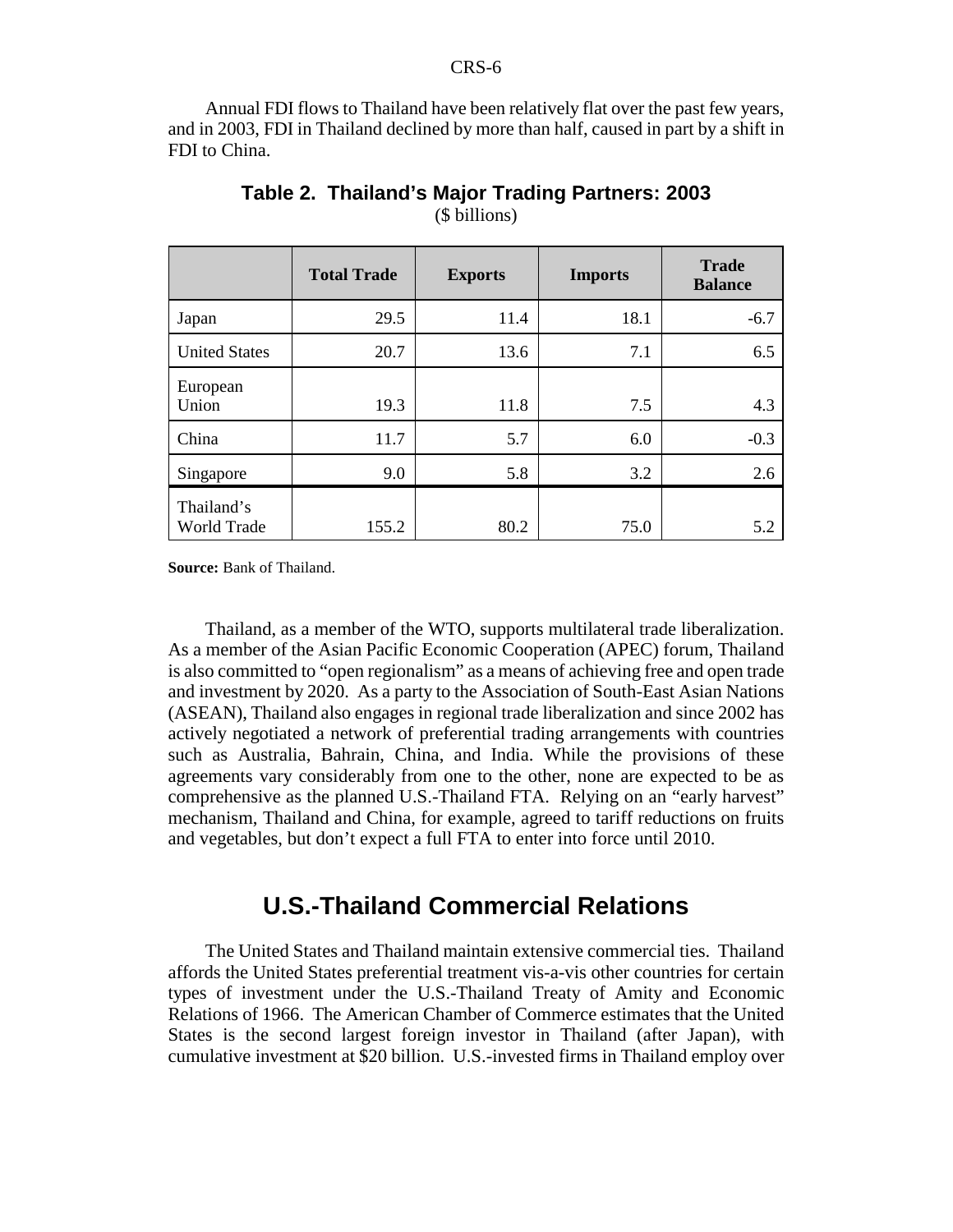200,000 Thai nationals.<sup>10</sup> Major sectors for U.S. FDI in Thailand include petroleum, banking, electronics, and the automotive industry. In recent years, U.S. auto companies have invested heavily in Thailand.<sup>11</sup>

In 2003, Thailand was the United States'  $23<sup>rd</sup>$  largest export market (\$5.8) billion) and its  $15<sup>th</sup>$  largest supplier of imports (\$15.1 billion). U.S. exports to Thailand increased by 20.2% (over 2002 levels), while U.S. imports from Thailand rose by 2.6% to (see **table 3**). However, while imports from Thailand were 17.5% higher than 1997 levels, U.S. exports to Thailand in 2003 were 20.6% lower than they were in  $1997<sup>12</sup>$ 

|                    | 1997     | 1998     | 1999     | 2000     | 2001     | 2002     | 2003     |
|--------------------|----------|----------|----------|----------|----------|----------|----------|
| U.S. Exports       | 7,357    | 5,233    | 4.984    | 6,643    | 5,995    | 4,859    | 5,842    |
| U.S. Imports       | 12,595   | 13,434   | 14,324   | 16,389   | 14,729   | 14,799   | 15,181   |
| U.S. Trade Balance | $-5,238$ | $-8,201$ | $-9.340$ | $-9.747$ | $-8,733$ | $-9.940$ | $-7,336$ |

**Table 3. U.S. Merchandise Trade with Thailand: 1997-2003** (\$millions)

**Source:** U.S. International Trade Commission *DataWeb*.

Top U.S. exports to Thailand in 2003 were electrical machinery (23% of the total), machinery (19%), aircraft (13%), optical and medical equipment (4%) and miscellaneous grains and fruit (3%). Top U.S. imports from Thailand in 2003 included electrical machinery (22%), machinery 16%), precious stones (7%), knit apparel (6%), woven apparel 6%), prepared meat and fish (5%), and rubber (5%). (See Appendix A and B for a detailed commodity breakdown of U.S. exports and imports to Thailand).

Thai-U.S. economic relations continue to deepen, as Thailand reforms its economy and lowers its trade barriers. Still, a number of contentious issues persist. On the Thai side, government officials have expressed disappointment with the United States for failing to take a more active role in rescuing the Thai economy during the serious economic crisis in 1997. More recently, Thai officials have sharply criticized U.S. agricultural policies, especially the farm bill that was enacted

<sup>&</sup>lt;sup>10</sup> American Chamber of Commerce in Thailand, Press Release, October 22, 2003.

<sup>&</sup>lt;sup>11</sup> In October 2003, Ford Motor Company and its affiliate, Mazda Motor Company, announced plans to invest \$500 million in Thailand to boost production of its current auto joint venture, Auto Alliance Thailand. This would be in addition to the \$500 million the companies initially invested in 1995. Source, *Automotive Intelligence News*, October 15, 2003.

 $12$  Major U.S. imports from Thailand include include clothing and apparel, office machines and parts (i.e., computer equipment), and telecommunications and sound and reproducing apparatus and equipment. Major U.S. exports to Thailand include electrical machinery and parts, transport equipment (mainly aircraft), and office machines and parts.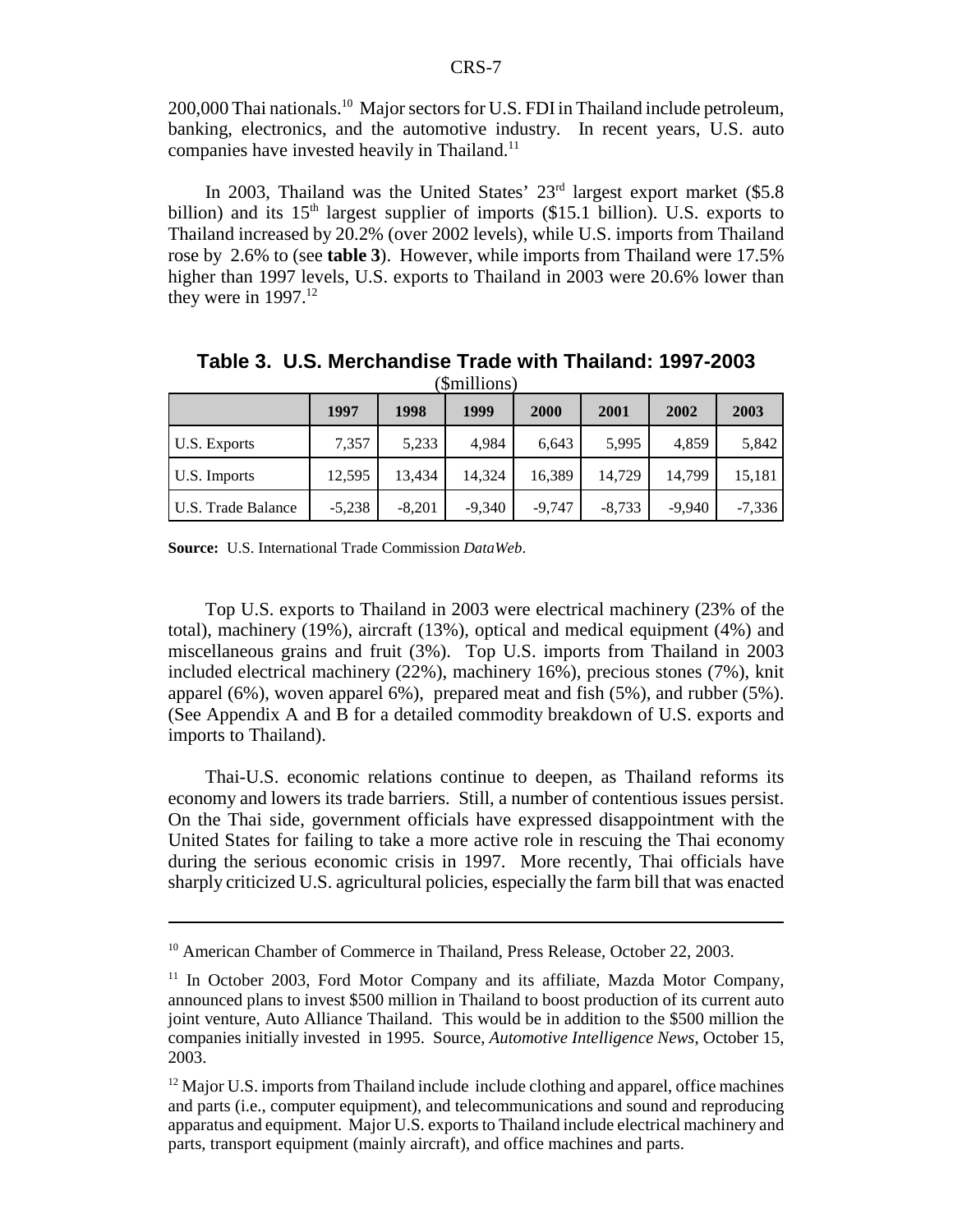in 2002 (The Farm Security and Rural Investment Act of 2002, P.L.107-171), arguing that it heavily subsidizes U.S. farmers, giving them an unfair competitive advantage over Thai farmers, especially in regard to rice. Thai officials further argue that the farm bill has undermined efforts in the WTO for more liberalized trade in agricultural products. Thailand has participated in two WTO dispute resolution cases against the United States: U.S. anti-dumping subsidy offsets (the "Byrd Amendment"), and U.S. restrictions on shrimp imports (that were in place in order to protect sea turtles). More recently, Thai officials are concerned about a pending U.S. antidumping investigation alleging that producers in Thailand and five other countries are selling shrimp in U.S. markets below their cost of production. $^{13}$ 

As a result of major damage incurred from the December 2004 tsunami, Thai officials have lobbied U.S. officials for new preferential market access provisions, including relief from antidumping orders. Thai efforts reportedly are focusing on gaining more favorable treatment for canned tuna and crabmeat, products that are the chief exports of the Thai provinces damaged by the tsunami.<sup>14</sup>

Although the United States has not filed any cases against Thailand in the WTO, it has raised a number of issues with Thailand over its trade regime. The most prominent complaints include high trade barriers (especially on agricultural products, automobiles, alcoholic beverages, and electronic products), inadequate protection of U.S. intellectual property rights (IPR), and non-transparent customs rules and procedures.

## **Issues in the FTA Negotiations**

Countries that form FTAs agree at a minimum to phase out tariff and non-tariff barriers (NTB) on mutual trade in goods in order to enhance market access between trading partners. Most U.S. FTAs, including NAFTA and agreements with Chile and Singapore, are more comprehensive. Because any U.S.- Thailand FTA is likely to be based on the Singapore model, no sector, product, or functional issue can expect to be excluded from the liberalization process. This approach is favored by many Members of Congress. As a result, the agreement is likely to cover trade in goods and services, agriculture, investment, and intellectual property rights, as well as other issues such as government procurement, competition policy, and customs procedures.

#### **Trade in Goods**

Tariffs are the major barrier to liberalized trade in goods. Thailand's reliance on import licensing, opaque customs procedures, and excise taxes are also likely to be issues.

<sup>&</sup>lt;sup>13</sup> Crispin, Shawn W. Asian Wall Street Journal, "Thai Shrimp Spat Could Grow," January 15, 2004.

<sup>&</sup>lt;sup>14</sup> Inside U.S. Trade, "Countries Impacted by Tsunami Push for Trade Benefits from U.S.," January 21, 2005.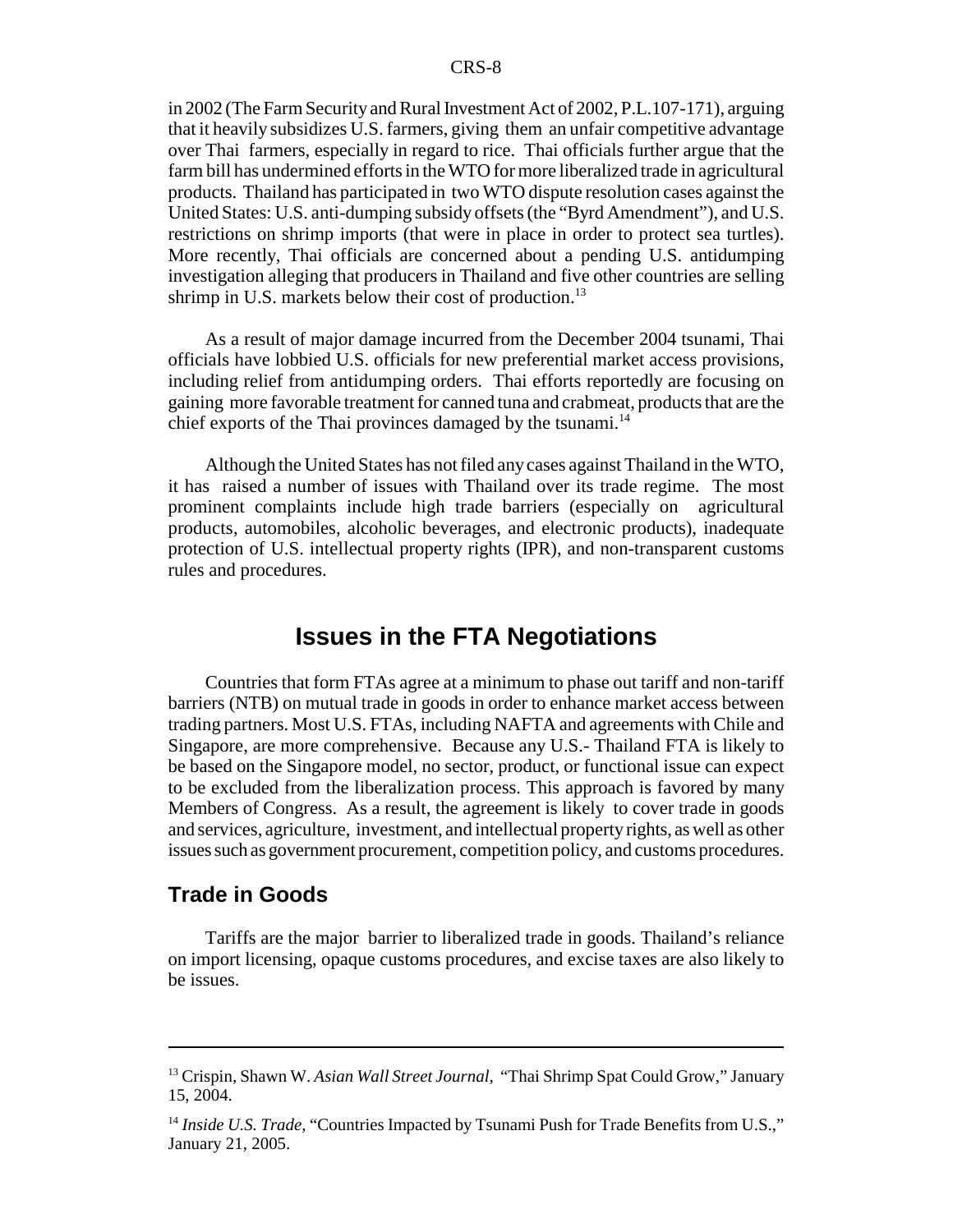Thailand's simple average applied tariff rate of about 13% for non-agricultural imports provides a relatively high level of protection.<sup>15</sup> Many Thai tariff rates are much higher than the average and tend to be applied to imports competing with locally produced products. These include tariffs on autos and auto parts, alcoholic beverages, fabrics, footwear and headgear, and some electrical appliances. For example, the tariff on passenger cars and sport utility vehicles is 80%, the tariff on motorcycles 60%, and the tariff on completely knocked down (CKD) auto kits 33%. Tariffs on fabrics range from 25%-40%.

Beyond cuts in tariffs, market access for U.S. goods could be improved by reducing excessive paperwork and undue processing delays in Thai customs procedures. In addition, import licensing requirements on various items remains opaque and can sometimes serve as a quantitative restriction.

U.S. tariffs imposed on Thai non-agricultural exports are relatively low, averaging around 2-3%, but U.S. tariffs on some items such as textiles and apparel and light trucks are much higher. Thai concerns may also focus on U.S. trade remedy measures, such as use of antidumping and countervailing duty procedures to protect U.S. industry.

#### **Agricultural Trade**

The United States and Thailand are important trading partners in agricultural products, but the U.S. market is more important for Thailand than the Thai market is for U.S. exporters. The United States is the second largest market for Thai agricultural exports and Thailand is the fourth largest supplier of U.S. agricultural imports. At the same time, even though the United States has been the largest supplier of Thailand's agricultural imports, Thailand ranks only as the 16th largest market for U.S. agricultural exports.<sup>16</sup>

The total value of bilateral farm trade was about \$1.2 billion in 2002 with the U.S. running a \$377 million deficit. The major Thai exports to the United States are processed seafood, frozen shrimp, rubber, rice, tapioca, sugar, and fruits and vegetables. Major Thai imports from the U.S. are oil seeds, cotton, cereals (especially wheat), soybean oil and cake. $17$ 

Thai-U.S. agricultural trade is more restricted than trade in manufactured goods. Both countries impose higher tariffs on agricultural products than on manufactured

<sup>15</sup> *WTO Trade Policy Review - Thailand*, p.73.

<sup>&</sup>lt;sup>16</sup> Thailand Development Research Institute (TDRI), "Impact of Thailand- U.S. Free Trade Agreement," December 2003, 132pp. This study was jointly funded by the Thailand-U.S. Business Council [based in Bangkok], the American Chamber of Commerce in Thailand, and the U.S.-ASEAN Business Council. The study is available on the US - ASEAN Business Council: [http://us-asean.org/us-thai-fta/USTFTA-TDRIstudy.pdf] Hereafter, this report is referred to as the TDRI study.

<sup>&</sup>lt;sup>17</sup> TDRI Study, p. 43.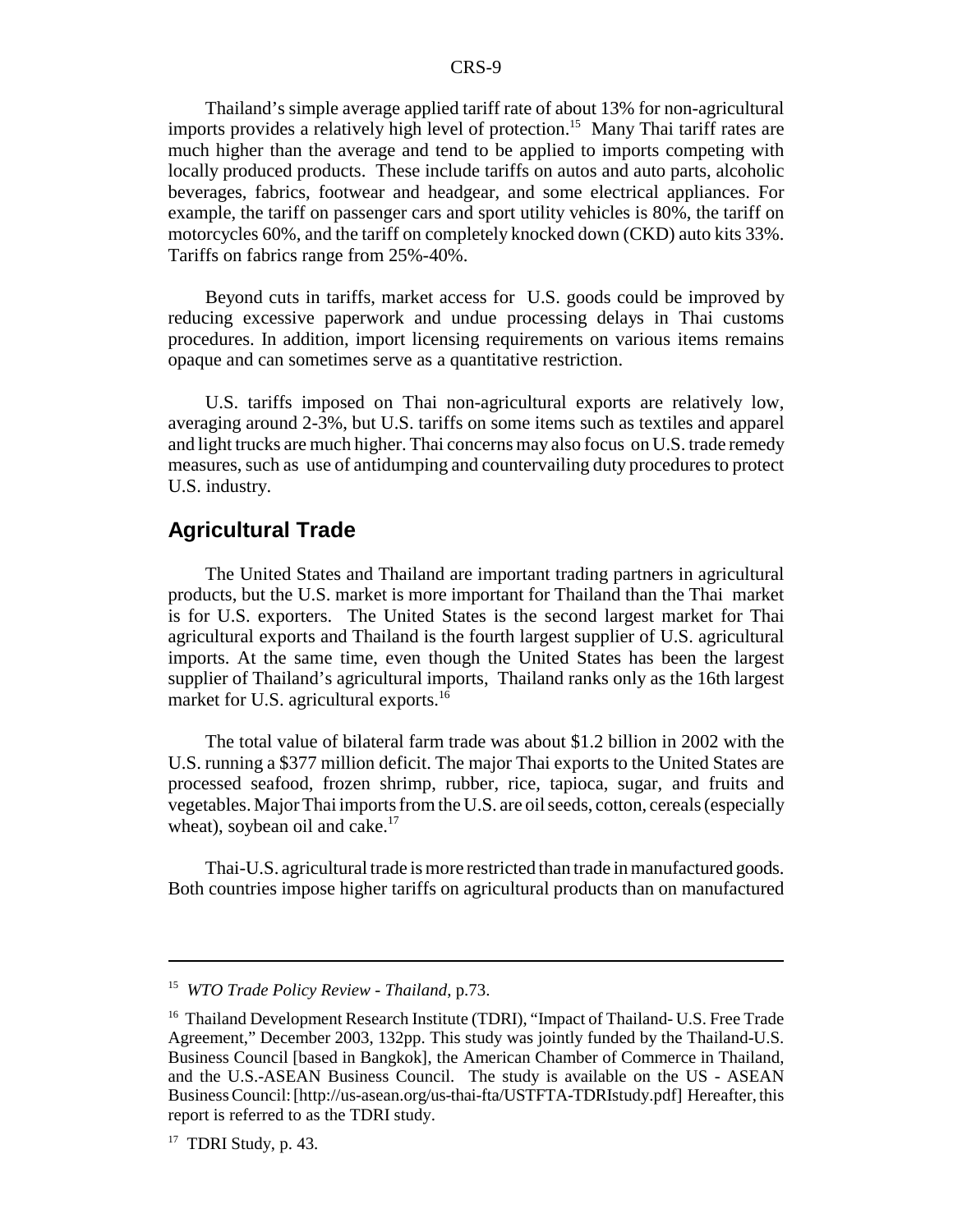goods. The Thai average MFN applied tariff on agricultural products is about 24 percent compared to about 7% for the United States.<sup>18</sup>

More than 43% of the Thai tariff lines for agricultural products have applied rates exceeding 20%, compared to only 1.3% of the U.S. tariff lines. Consumerready products, meats, fresh fruits and vegetables face tariffs ranging from 40-60%. Excise taxes and surcharges, licensing fees, and labeling and certification standards can further boost the tax burden considerably.<sup>19</sup>

U.S. fruit growers estimate lost sales of up to \$25 million annually from the combined effect of Thailand's high tariffs and surcharge.<sup>20</sup> Other U.S. exports that could benefit from liberalization include meat and dairy products, sugar, alcoholic beverages, and tobacco. U.S. tariff rates that Thailand may want to see reduced include vegetables and fruits with tariff rates exceeding 10%, pineapples with a tariff rate of 29%, and fish and fish products with a tariff rate of 26%. Thailand, which is the world's third largest producer of sugar, will also likely seek substantial liberalization of the U.S. sugar quotas. $^{21}$ 

Since agricultural barriers are higher than non-agricultural barriers, liberalization could boost trade more in agricultural products than in manufactured goods. U.S. farm groups estimate that potential U.S. agricultural exports to Thailand could increase by around \$300 million annually if Thailand's tariffs and other tradedistorting measures were substantially reduced.<sup>22</sup> Similar large increases in Thai agricultural exports to the United States can be expected if substantial liberalization occurs.

### **Intellectual Property Rights**

Deficiencies in Thai protection of intellectual property (patents, copyrights, and trademarks) have been a longstanding U.S. concern. The USTR's 2003 "Special 301" report noted that Thailand had recently taken a number of measures to improve IPR protection, but stated that the United States was concerned with the "explosion of copyright piracy within its borders."23 The International Intellectual Property Rights Alliance (IIPA) estimates that IPR piracy in Thailand cost U.S. firms \$160 million in  $2002^{24}$ 

While Thailand has taken positive steps to curtail the open sale of pirated media products (video, audio, and software), U.S. IPR stakeholders maintain that it has not

<sup>&</sup>lt;sup>18</sup> TDRI Study, p.44.

<sup>&</sup>lt;sup>19</sup> TDRI Study, p. 55.

<sup>20</sup> Office of the U.S. Trade Representative, *2002 National Trade Barriers Report*, p. 373.

<sup>21</sup> *BNA, International Trade Reporter,* "Thai Minister Calls on United States To Resist Special Interests in FTA Talks," April 1, 2004.

<sup>22</sup> Office of the U.S. Trade Representative, *2002 National Trade Barriers Report*, p. 373.

<sup>23</sup> USTR, *Special 2003 IPR Report,* May 1, 2003.

<sup>24</sup> IIPA, *2003 Special 301 Report, Thailand,* available at [http://www.iipa.com].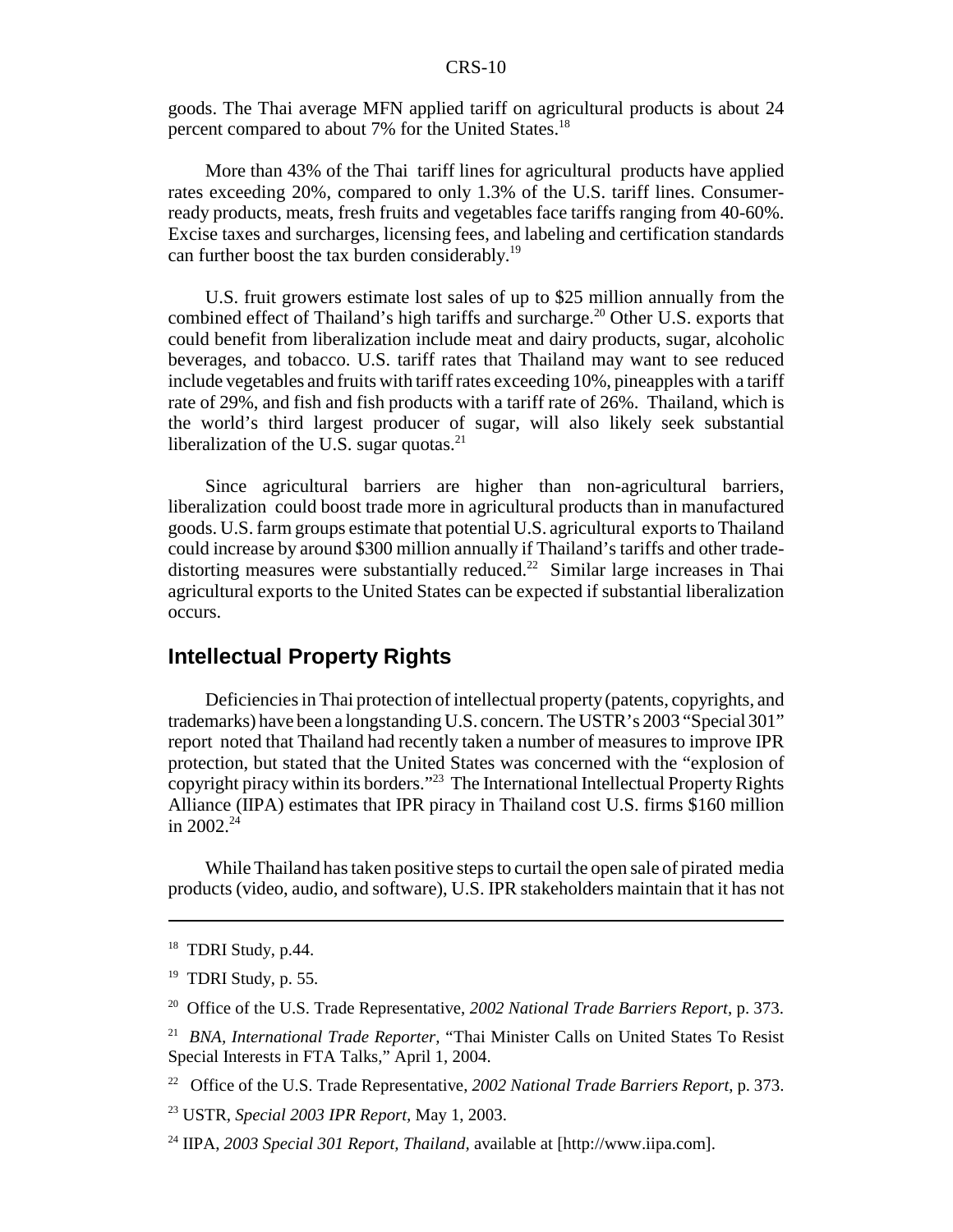adopted a rigorous regime to crack down on pirated optical disc production or its export. They argue that copyright and optical media legislation pending in the Thai parliament contain particular deficiencies. U.S. manufacturers are pushing for an amendment that would require an optical disc facility to prove its copyright authorization to receive a production license. $^{25}$ 

U.S. IPR stakeholders lobbied hard to see Thailand make more progress on the pending legislation before the FTA negotiations were formally announced. In deference to these concerns, U.S. Trade Representative Zoellick, in announcing the intention to begin negotiations, recognized their "... concerns about the deficiencies in Thailand's protection of intellectual property and in its customs regime. Addressing these issues, as well as other areas such as strengthening measures against the production of illegal optical discs, will be essential for the successful conclusion of these negotiations."26

#### **Trade in Services**

Services such as commerce (wholesale and retail trade), transportation, telecommunications, and finance account for a growing share of economic activity in Thailand. In 2002, services accounted for about 55% of GDP and about 40% of employment. A large share of foreign investment goes into services, especially in finance and retail trade. $27$ 

U.S. negotiating objectives are likely to include improvements in access for U.S. providers of financial, telecommunications, and professional services, and other sectors. Liberalization of these sectors is likely to be accompanied by improvements in Thailand's regulatory environment, as well as capacity to oversee and insure effective competition.

In pursuing these objectives, U.S. negotiators are likely to insist on according greater market access across each other's entire services sector, subject to a few exceptions that must be in writing. This so-called negative list approach was used in the Singapore FTA and is supported by many Members of Congress. Exceptions in the Singapore agreement deal with sectors that usually require government certification or licenses (lawyers, accountants) involve government institutions (airports, provision of social security, public hospitals, government corporations), or involve national policy (atomic energy). $^{28}$ 

Major financial institutions in Thailand include the central bank, commercial banks, finance companies, securities companies, and insurance companies. Following the 1997 Asian financial crisis, Thailand increasingly deregulated and liberalized access of foreign firms to its financial sector. For example, foreign equity

<sup>25</sup> *Inside U.S. Trade,* "Bush Announces FTA with Thailand As It Puts G-21 At Distance," October 24, 2003.

<sup>&</sup>lt;sup>26</sup> Statement available the Office of the United States Trade Representative website.

<sup>27</sup> *WTO Trade Policy Review - Thailand*, p. 77.

<sup>28</sup> CRS Report RL31789, *The U.S.-Singapore Free Trade Agreement*, by Dick K. Nanto.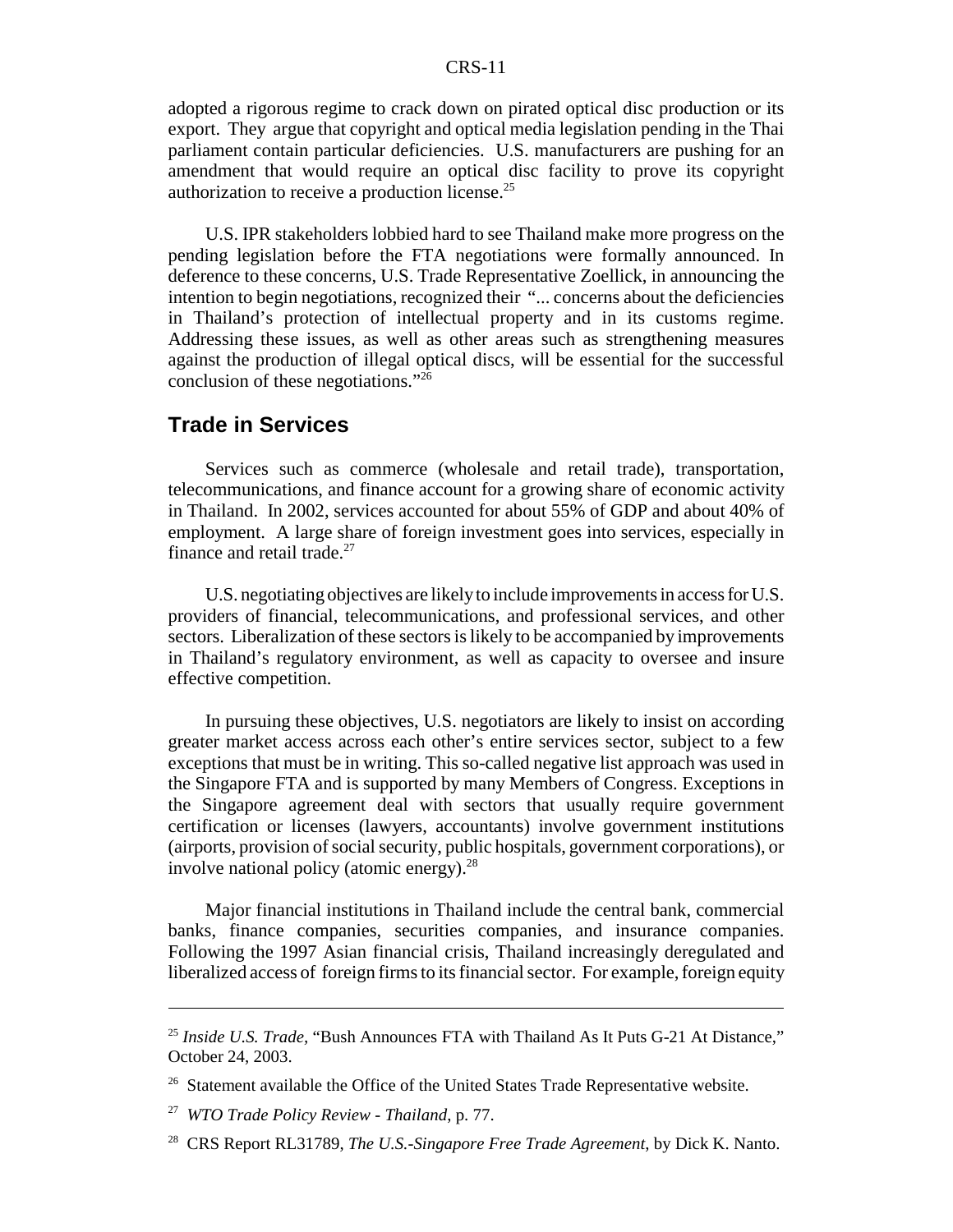limits were relaxed for ten years to allow foreign ownership of up to 100% (previously 25%) in commercial banks and finance companies. However, new capital invested in these companies after the ten-year period must be provided by domestic investors until foreign-held equity share falls to 49%. Other restrictions concerning the number branches foreign banks may operate, as well as limits on the number of expatriate professionals that can be employed, could also be raised in the negotiations. Similarly, in the area of brokerage services, foreign firms are allowed to own shares greater than 49% of Thai securities firms only on a case-by-case basis.29

Thailand's communications market is characterized by limited competition and relatively high prices. While Thailand has committed to open up telecommunications services to direct foreign competition by January 2006, the reform process has lagged. Although the Thai Government has allowed foreign participation in the telecommunications sector since 1989, the market is still dominated by two stateowned companies: the Communications Authority of Thailand, which controls international services, and the TOT Corporation and Public Company Limited, which controls domestic services. A few private sector companies have been awarded concessions by the Thai government to provide wireless and fixed-line services. Pending establishment of a National Telecommunications Commission to serve as an independent regulator, deregulation and full liberalization of the telecommunications market is likely to be difficult.<sup>30</sup>

Liberalization of other services such as legal, construction, architecture, engineering, and accounting are also likely to be U.S. negotiating objectives. Various Thai laws currently make it very difficult for foreign-owned companies and nationals to operate in these industries.<sup>31</sup>

#### **Investment**

The United States has an investment agreement with Thailand under the 1966 Treaty of Amity and Economic Relations (AER). The treaty accords the same rights to U.S. and Thai citizens and companies to own and operate in each other's territory with the exception of professional services and several sectors such as communications, transportation, and depository banking.

Initially, the AER provided few benefits to U.S. investors because Thailand at the time had few laws and regulations restricting foreign investment. Over time, however, Thailand instituted new laws and regulations that limited foreign nationals' operations in Thailand. As a result, the legal treatment accorded by the 1966 treaty became preferences extended only to U.S. investors. Consequently, the AER came to violate Thailand's WTO obligations to accord equal treatment to all member

<sup>29</sup> Office of the United States Trade Representative, *2002 Trade Barriers Report*, p. 378.

<sup>30</sup> *WTO Trade Policy Review - Thailand*, p. 84.

<sup>31</sup> Office of the United States Trade Representative, *2002 Trade Barriers Report*, pp. 377- 378.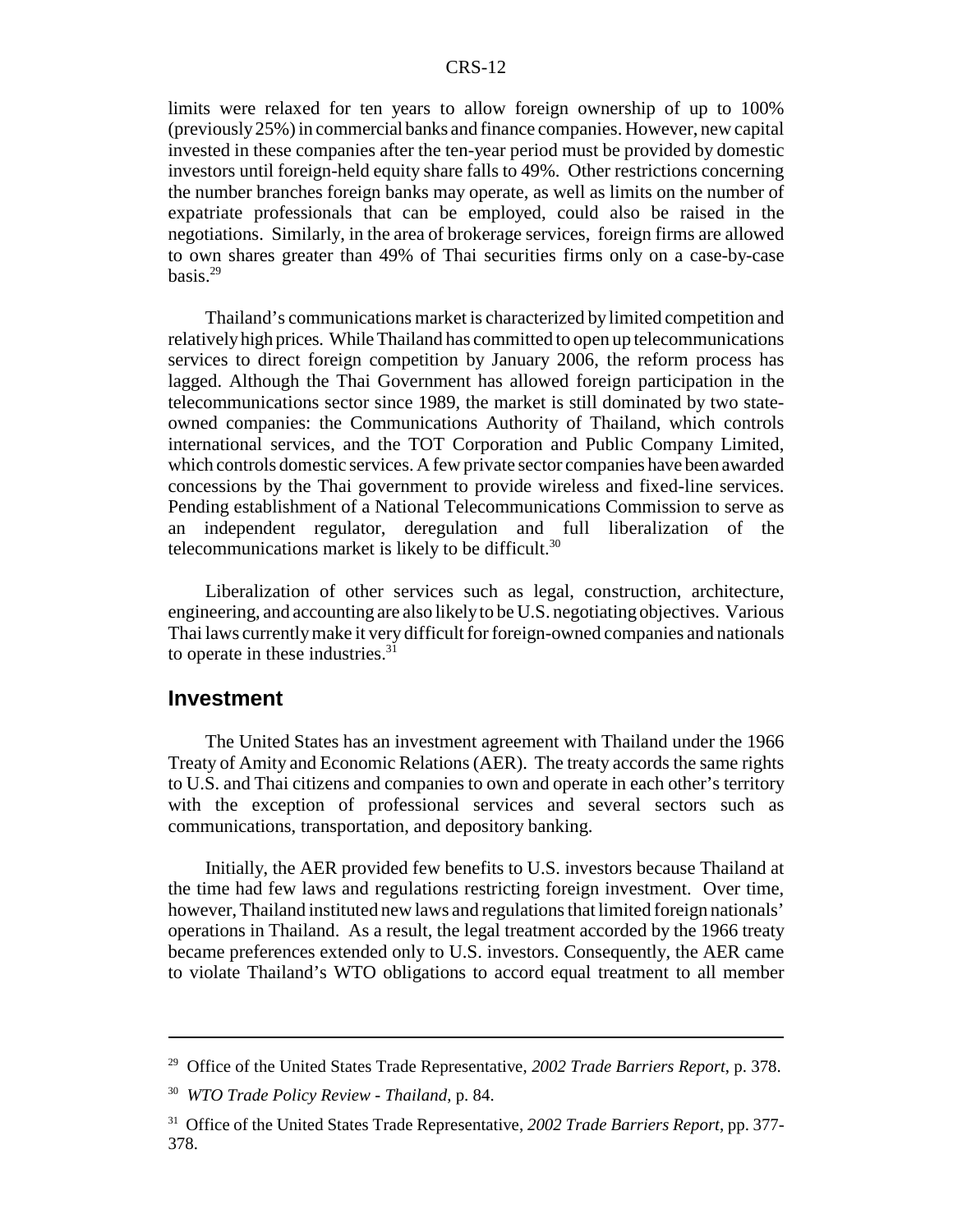states. Thailand received an exemption from the WTO for ten years, but the exemption expires in January 2005.

The FTA negotiations may consider ways to construct a bilateral investment agreement that is WTO-consistent but still retains current privileges for U.S. companies and nationals. With over 1200 U.S. companies currently taking advantage of the rights protected by the AER, the issue could become a top priority for the U.S. business community.32

U.S. negotiators may also make establishment of a special investor-state dispute mechanism a priority objective. Such a mechanism could ensure neutral and binding third-party resolution of disputes involving foreign investors and the host country.

Thailand's plans for reforming and privatizing a number of state-owned companies continues to be a matter of great interest to foreign investors. The Thai government's plan to overhaul state-owned telecommunications, energy, and transport companies has encountered widespread opposition from labor unions, causing indefinite delays in planned share offerings of the Electricity Generating Authority of Thailand, Thailand's largest state-owned company.<sup>33</sup>

## **Congress and the U.S.-Thailand FTA**

The U.S.-Thailand FTA negotiations are of interest to Congress because (1) an agreement would require passage of implementing legislation to become operational; (2) an agreement could increase U.S. exports of goods, services, and investment; (3) an agreement could increase competition for U.S. import-competing industries such as textiles and apparel and pick-up trucks; and (4) if an agreement is implemented, Thailand would become the second Asian FTA partner (the first was Singapore) for the United States.

Under the Trade Promotion Authority (TPA) of the Trade Act of 2002, the President has the authority to negotiate FTAs that can only be approved or rejected, not amended, by Congress. Six bilateral agreements are currently operational(Israel, NAFTA, Jordan, Chile, Singapore, and Australia) and two others (Dominican Republic-Central America and Morocco) go into effect next year. An FTA with Bahrain awaits congressional approval, and negotiations are ongoing for South African Customs Union, Andean Community, and Panama.

Before negotiations for the FTA are launched, the Administration must consult with the Congressional Oversight Group, the Senate Finance Committee, the House Ways and Means Committee and other committees with jurisdiction over issues included in the negotiation. Additional consultations are required for aspects of the negotiations relating to agriculture, fisheries, and textiles.

 $32$  TDRI Study, p. 103.

<sup>33</sup> Crispin, Shawn W. "Thailand's Drive to Privatize Hits A Few Hurdles," *Wall Street Journal,* March 11, 2004, p. 7.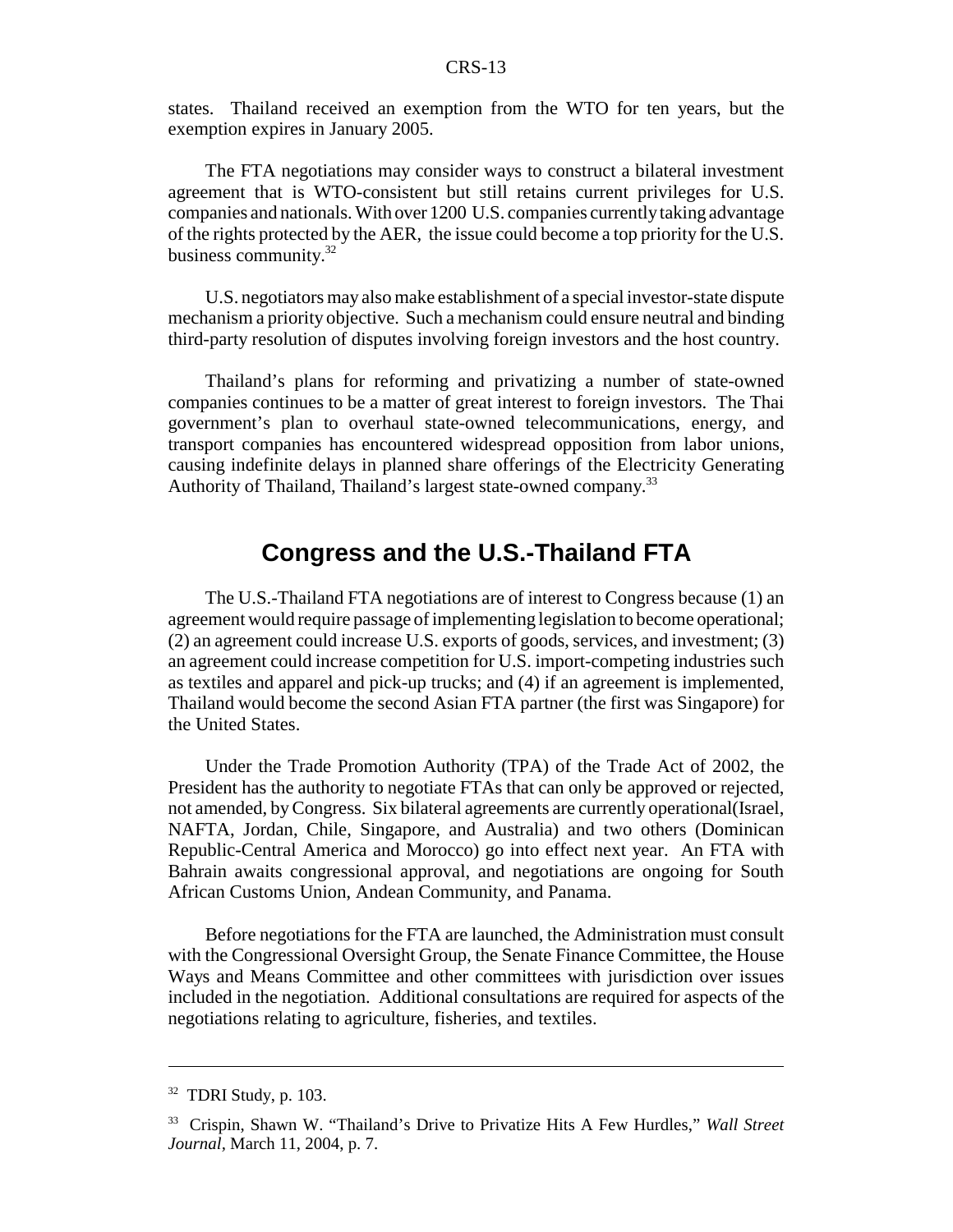Many Members of Congress support an aggressive FTA strategy because of the potential to open foreign markets further to U.S. exports and investment. While the Administration's policy of negotiating multiple FTAs has not been very controversial, some Members have expressed concerns that the Administration's criteria for deciding on FTA partners has relied too heavily on foreign policy considerations. In the case of Thailand, however, the same Members welcomed the announcement of the Thailand FTA because Thailand represents a relatively large market that offers significant commercial gains, particularly to U.S. agricultural producers.34

In support of the negotiations, a U.S.- Thailand Free Trade Agreement Business Coalition and a congressional caucus were launched on March 23, 2004. Corporate co-chairs of the business coalition are FedEx, General Electric, New York Life International, Time Warner, Qualcomm Inc., and Unocal Corporation. Co-chairs of the congressional caucus are Representatives Jim Ramstad (R-MN) and William Jefferson (D-LA) in the House and Senators Gordon Smith (R-OR) and Max Baucus (D-MT) in the Senate.

At the same time, some congressional concern has surfaced in regard to automotive trade, centered on the impact that a reduction of the current 25% U.S. tariff on pick-up trucks could have on imports and U.S. jobs. Thailand is the world's second largest producer of pick-up trucks, and both Japan and U.S. automakers have operations there.

Senators George Voinovich (R-OH) and Carl Levin(D-MI), co-chairs of the Senate Auto Caucus, in a November 12, 2003 letter, urged the Bush Administration to retain the 25% tariff out of concern that its elimination would open the door for Japan to export trucks from Thailand to the United States. A similar letter was signed by the chairs of the House Auto Caucus, Representatives Dale Kildee (D-MI) and Fred Upton  $(R-MI)$ <sup>35</sup> On the Senate side, a group of 40 Senators (36 Democrats and 4 Republicans) sent a similar letter to U.S. trade officials on March 18, 2005.

A different approach to this concern is embodied in S.Con.Res. 90 introduced by Senators Levin and Voinovich on February 23, 2004, and H.Con.Res. 366, introduced February 24, 2004, by Representatives Kildee, Quinn, and Levin. Because Japan and other countries could benefit from bilateral concessions agreed to between the United States and Thailand, the resolutions maintain that negotiations affecting access to the U.S. automotive market should only take place if all major automobile producing countries participate.

Other members of Congress may wish to consider how a U.S.-Thai FTA could affect U.S. commercial relations in Asia in general, particularly in light of the trend among Asian countries for bilateral trade agreements. China's growing economic role in Asia and its quest for new markets, materials, and trade deals is pushing almost

<sup>34</sup> *Inside U.S. Trade,* "Bush Announces FTA with Thailand As It Puts G-21 At Distance." October 24, 2003.

<sup>35</sup> *Inside U.S. Trade,* "U.S. Seeks Thailand FTA Despite Opposition On IPR; Autos May Pose Problem," February 20, 2004.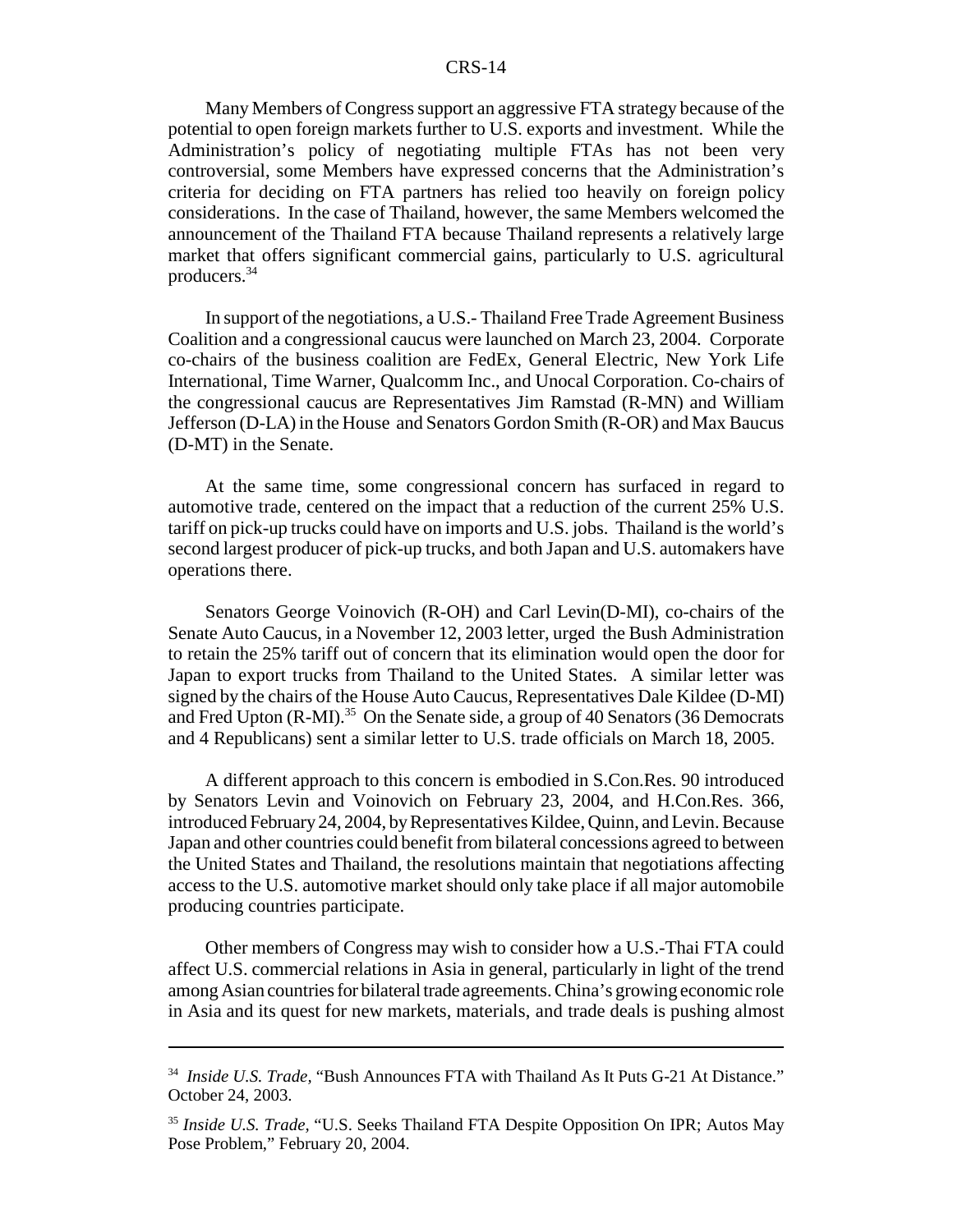every other major Asian country, including Japan and South Korea, to consider FTAs with each other. $36$  Given the increased competition, the U.S.-ASEAN Business Council in a recent report calls for a vigorous timetable for the U.S.-Thai FTA talks and designation of the next ASEAN country with which the United States will seek an FTA. $37$  Accordingly, U.S. trade strategy toward the ten-nation ASEAN grouping, which is the third largest market for U.S. exports, could be an important congressional consideration.

<sup>&</sup>lt;sup>36</sup> *The Economist*, "Why Asian countries are Racing to Sign Bilateral Trade Deals with Each Other," February 28, 2004, pp. 39-40.

<sup>37</sup> *BNA: International Trade Reporter,* "Business Group Call on U.S. Government to Strengthen Trade Links with ASEAN," March 11, 2004.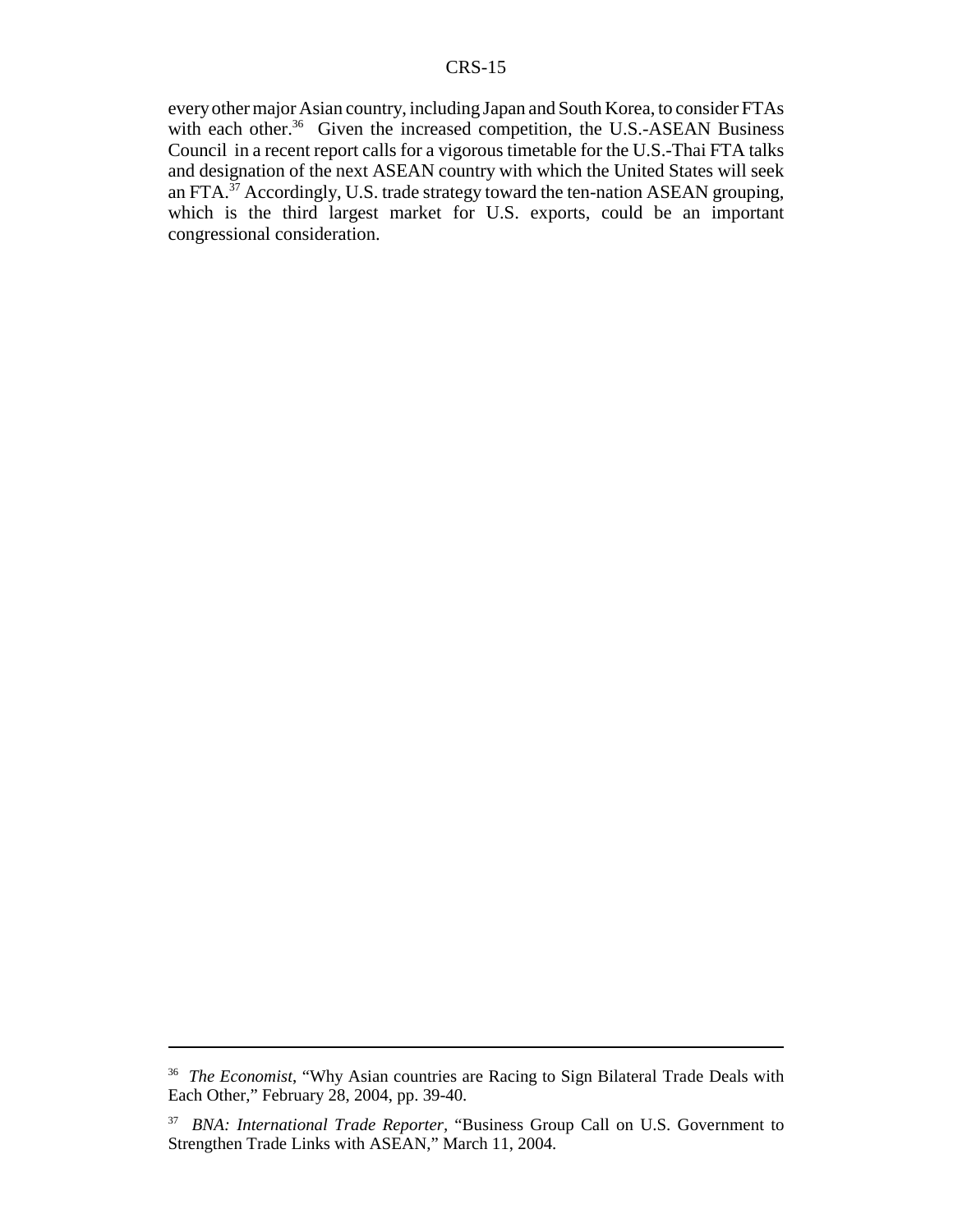| <b>HS</b> | <b>Commodity Description</b>         | 2001     | 2002     | 2003     |
|-----------|--------------------------------------|----------|----------|----------|
|           | Total                                | 14,727.2 | 14,792.9 | 15,180.7 |
| 85        | <b>Electrical Machinery</b>          | 3,024.4  | 3,275.7  | 3,349.9  |
| 84        | Machinery                            | 2,522.0  | 2,596.1  | 2,356.0  |
| 71        | Precious Stones, Metal               | 850.5    | 899.5    | 1,000.8  |
| 61        | Knit Apparel                         | 992.3    | 940.1    | 900.2    |
| 62        | <b>Woven Apparel</b>                 | 847.1    | 807.6    | 841.9    |
| 16        | Prepared Meat, Fish, etc.            | 749.5    | 758.7    | 772.9    |
| 40        | Rubber                               | 555.9    | 650.8    | 762.7    |
| 03        | Fish and Seafood                     | 867.0    | 587.1    | 651.7    |
| 94        | Furniture and Bedding                | 310.6    | 398.0    | 420.0    |
| 39        | Plastic                              | 201.1    | 214.6    | 336.0    |
| 90        | Optical, Medical Instruments         | 384.0    | 367.1    | 311.0    |
| 64        | Footwear                             | 314.5    | 279.8    | 285.3    |
| 95        | Toys and Sports Equipment            | 270.9    | 254.8    | 265.2    |
| 20        | Preserved Food                       | 150.4    | 163.9    | 208.1    |
| 73        | Iron/Steel Products                  | 169.0    | 178.6    | 193.6    |
| 91        | Clocks and Watches                   | 83.2     | 76.6     | 165.3    |
| 44        | Wood                                 | 161.0    | 177.1    | 160.1    |
| 98        | Special Other                        | 98.1     | 109.6    | 155.3    |
| 42        | Leather Art; Saddlery; Bags          | 381.0    | 233.5    | 154.0    |
| 63        | Miscellaneous Textile Articles       | 137.0    | 145.4    | 144.9    |
| 10        | Cereals                              | 106.5    | 95.0     | 132.5    |
| 87        | Vehicles, Not Railway                | 97.6     | 122.1    | 131.8    |
| 69        | <b>Ceramic Products</b>              | 133.3    | 123.0    | 128.4    |
| 76        | Aluminum                             | 144.5    | 113.9    | 116.5    |
| 99        | Other Special Improvement Provisions | 111.2    | 109.6    | 112.0    |
| 25        | Salt; Sulfur; Earth, Stone           | 109.9    | 119.2    | 98.2     |
| 21        | Miscellaneous Food                   | 59.0     | 71.8     | 76.9     |
| 70        | <b>Glass and Glassware</b>           | 58.3     | 53.3     | 63.1     |
| 83        | Miscellaneous Articles of Base Metal | 34.0     | 43.1     | 55.5     |
| 55        | <b>Manmade Staple Fibers</b>         | 53.3     | 60.8     | 53.6     |
| 52        | Cotton and Yarn, Fabric              | 71.7     | 71.2     | 49.0     |
| 19        | <b>Baking Related</b>                | 32.5     | 39.6     | 47.7     |
| 72        | Iron and Steel                       | 30.0     | 58.9     | 42.5     |
| 48        | Paper, Paperboard                    | 31.7     | 34.9     | 38.0     |

#### **Appendix A. U.S. Imports from Thailand, Customs Value by Two-Digit Harmonized System Commodity Codes, 2001-2003** (Millions of U.S. Dollars)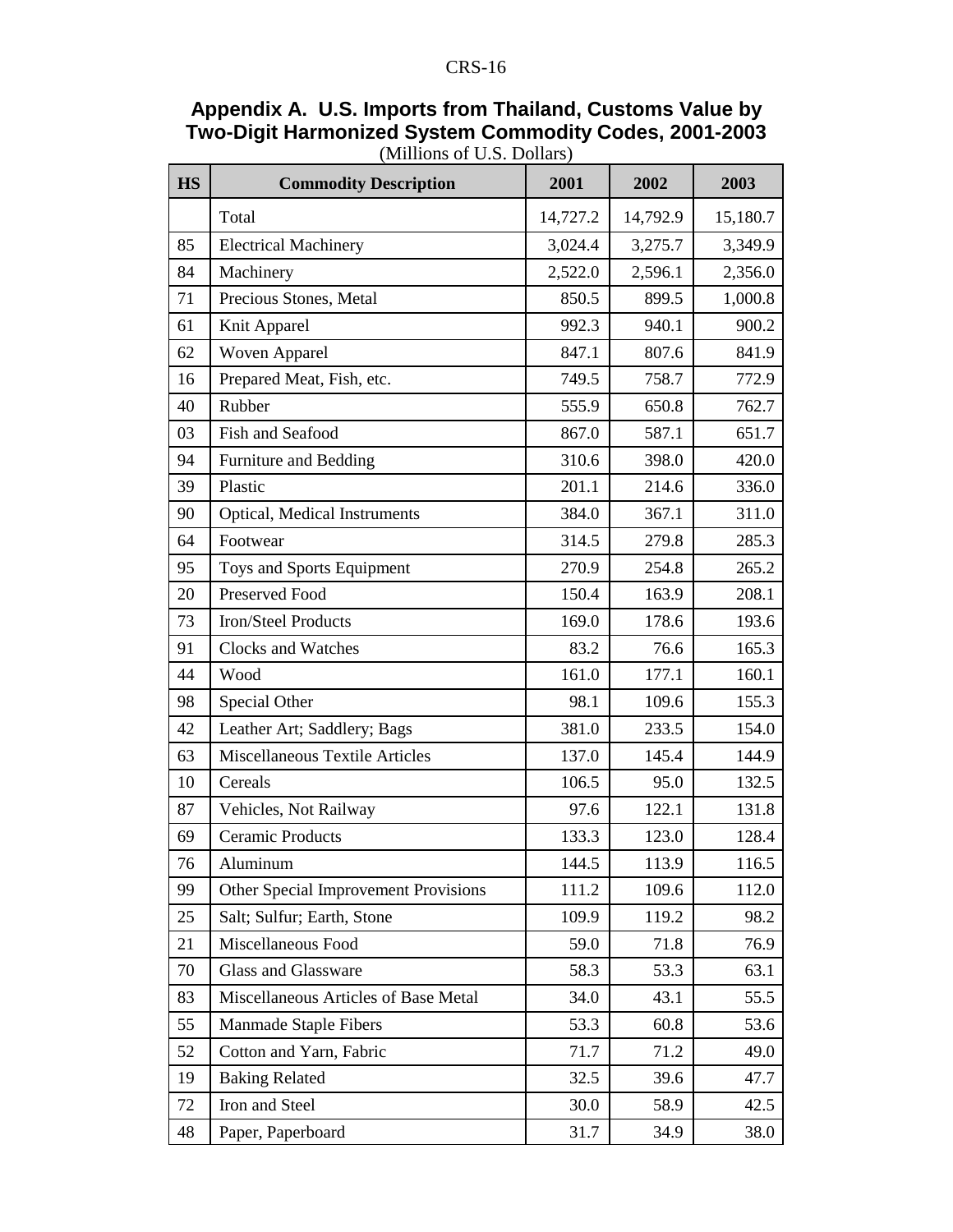| n |  |  |
|---|--|--|
|---|--|--|

| <b>HS</b> | <b>Commodity Description</b>           | 2001 | 2002 | 2003 |
|-----------|----------------------------------------|------|------|------|
| 27        | Mineral Fuel, Oil, etc.                | 84.6 | 25.8 | 37.2 |
| 74        | Copper and Articles Thereof            | 38.2 | 36.6 | 34.2 |
| 23        | Food Waste; Animal Feed                | 22.4 | 25.8 | 33.8 |
| 96        | Miscellaneous Manufacturing            | 35.9 | 35.5 | 33.7 |
| 17        | <b>Sugars</b>                          | 30.4 | 21.3 | 29.4 |
| 22        | <b>Beverages</b>                       | 16.7 | 24.1 | 29.3 |
| 08        | <b>Edible Fruit and Nuts</b>           | 19.4 | 20.0 | 26.2 |
| 34        | Soap, Wax, etc; Dental Preparations    | 19.5 | 21.4 | 24.8 |
| 24        | Tobacco                                | 25.4 | 14.6 | 23.9 |
| 49        | Books, Newspapers; Manuscripts         | 22.5 | 21.7 | 23.5 |
| 54        | Manmade Filament, Fabric               | 29.7 | 27.1 | 22.9 |
| 67        | <b>Artificial Flowers, Feathers</b>    | 29.0 | 23.7 | 22.1 |
| 32        | Tanning, Dye, Paint, Putty             | 18.1 | 18.0 | 17.2 |
| 05        | Other of Animal Origin                 | 22.9 | 21.0 | 16.8 |
| 33        | Perfumery, Cosmetic, etc.              | 8.9  | 8.9  | 15.8 |
| 82        | Tool, Cutlery, of Base Metals          | 7.9  | 9.5  | 15.3 |
| 41        | <b>Hides and Skins</b>                 | 12.0 | 13.1 | 13.2 |
| 68        | Stone, Plaster, Cement, etc.           | 11.0 | 16.1 | 13.1 |
| 57        | <b>Textile Floor Covering</b>          | 11.2 | 11.2 | 11.3 |
| 56        | Wadding, Felt, Twine, Rope             | 9.1  | 9.2  | 10.0 |
| 06        | Live Trees and Plants                  | 8.1  | 7.5  | 9.2  |
| 58        | Special Woven Fabric, etc.             | 7.8  | 9.5  | 8.6  |
| 30        | <b>Pharmaceutical Products</b>         | 2.0  | 3.7  | 8.6  |
| 38        | <b>Miscellaneous Chemical Products</b> | 7.1  | 7.9  | 8.3  |
| 59        | <b>Impregnated Textile Fabrics</b>     | 7.0  | 7.5  | 8.2  |
| 92        | <b>Musical Instruments</b>             | 7.5  | 8.2  | 7.9  |
| 09        | Spices, Coffee, and Tea                | 15.6 | 4.4  | 7.8  |
| 35        | Albumins; Mod Starch; Glue             | 7.9  | 8.6  | 7.6  |
| 11        | Milling; Malt; Starch                  | 7.1  | 7.9  | 7.5  |
| 65        | Headgear                               | 6.1  | 5.7  | 6.4  |
| 18        | Cocoa                                  | 2.8  | 5.5  | 6.3  |
| 13        | Lac; Vegetable Sap; Extract            | 5.2  | 3.0  | 6.3  |
| 29        | <b>Organic Chemicals</b>               | 6.6  | 5.6  | 6.2  |
| 12        | Miscellaneous Grain, Seed, Fruit       | 6.8  | 6.8  | 5.9  |
| 60        | Knit, Crocheted Fabric                 | 9.5  | 7.0  | 5.7  |
| 81        | Other Base Metals, etc.                | 16.4 | 8.7  | 5.0  |
| 50        | Silk; Silk Yarn, Fabric                | 5.8  | 5.1  | 4.7  |
| 28        | Inorganic Chemicals; Rare Earth        | 0.9  | 15.5 | 4.4  |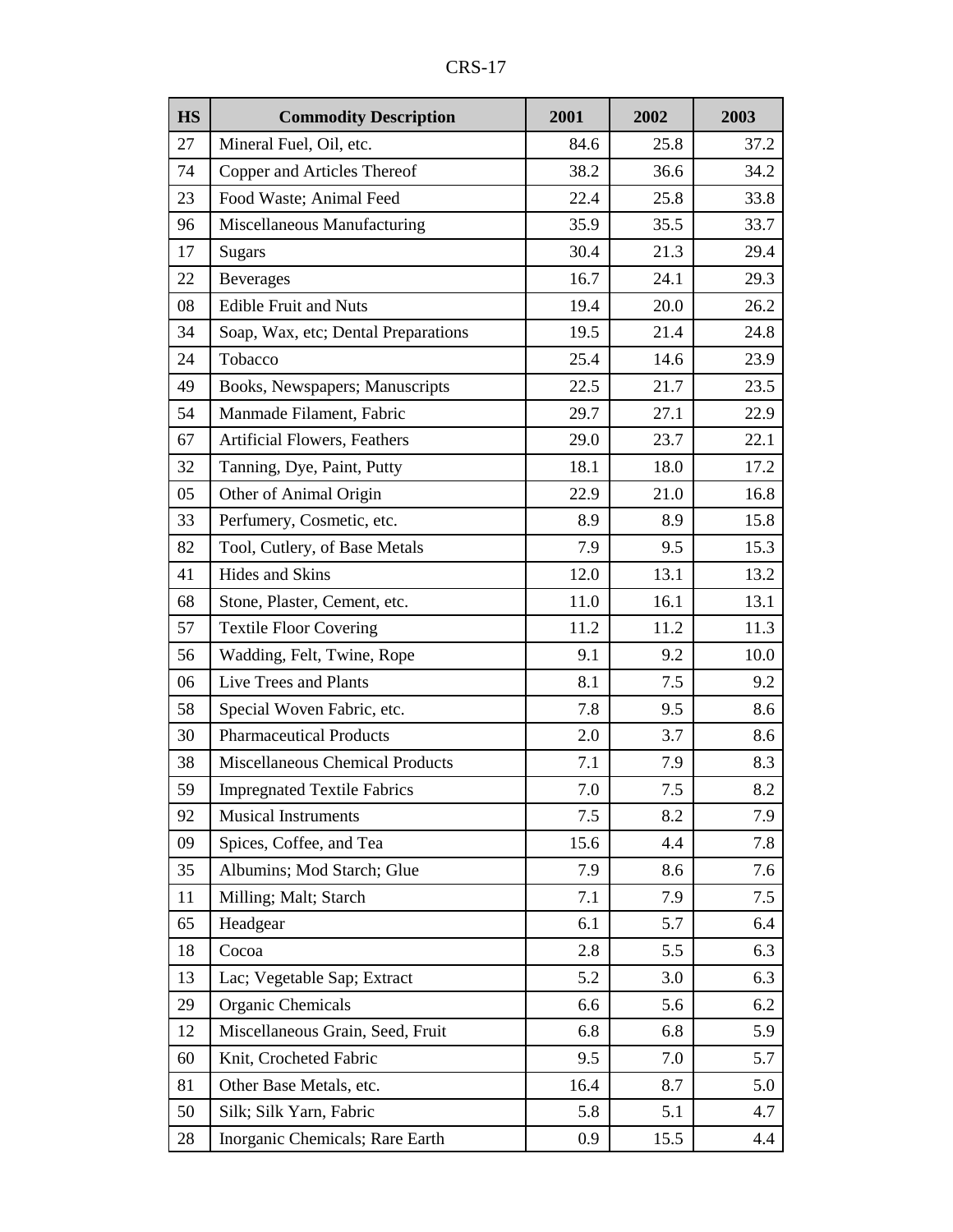| <b>HS</b> | <b>Commodity Description</b>    | 2001 | 2002 | 2003 |
|-----------|---------------------------------|------|------|------|
| 66        | Umbrella, Walking-sticks, etc.  | 6.6  | 4.9  | 4.0  |
| 07        | Vegetables                      | 5.0  | 5.6  | 3.1  |
| 97        | Art and Antiques                | 3.3  | 3.5  | 2.9  |
| 04        | Dairy, Eggs, Honey, etc.        | 2.0  | 6.0  | 2.7  |
| 46        | Straw, Esparto                  | 1.5  | 1.6  | 1.9  |
| 14        | Other Vegetable                 | 0.6  | 0.6  | 1.3  |
| 88        | Aircraft, Spacecraft            | 1.7  | 1.1  | 1.0  |
| 15        | Fats and Oils                   | 0.7  | 0.8  | 0.9  |
| 80        | Tin and Articles Thereof        | 1.0  | 1.0  | 0.9  |
| 36        | Explosives                      | 0.08 | 0.9  | 0.9  |
| 26        | Ores, Slag, Ash                 | 0.7  | 0.5  | 0.8  |
| 86        | Railway; Traffic Sign Equipment | 0.4  | 0.2  | 0.4  |
| 01        | Live Animals                    | 0.1  | 0.04 | 0.3  |
| 37        | Photographic/Cinematographic    | 0.5  | 0.3  | 0.2  |
| 53        | Other Vegetable Textile Fiber   | 0.2  | 0.4  | 0.2  |
| 79        | Zinc and Articles Thereof       | 0.02 | 0.1  | 0.2  |
| 51        | Animal Hair and Yarn, Fabric    | 0.02 | 0.04 | 0.05 |
| 75        | Nickel and Articles Thereof     | 0.09 | 0.08 | 0.04 |
| 47        | Wood Pulp, etc.                 | 0.2  | 0.1  | 0.03 |
| 45        | Cork                            | 0.1  | 0.1  | 0.03 |
| 89        | Ships and Boats                 | 1.5  | 1.0  | 0.03 |

CRS-18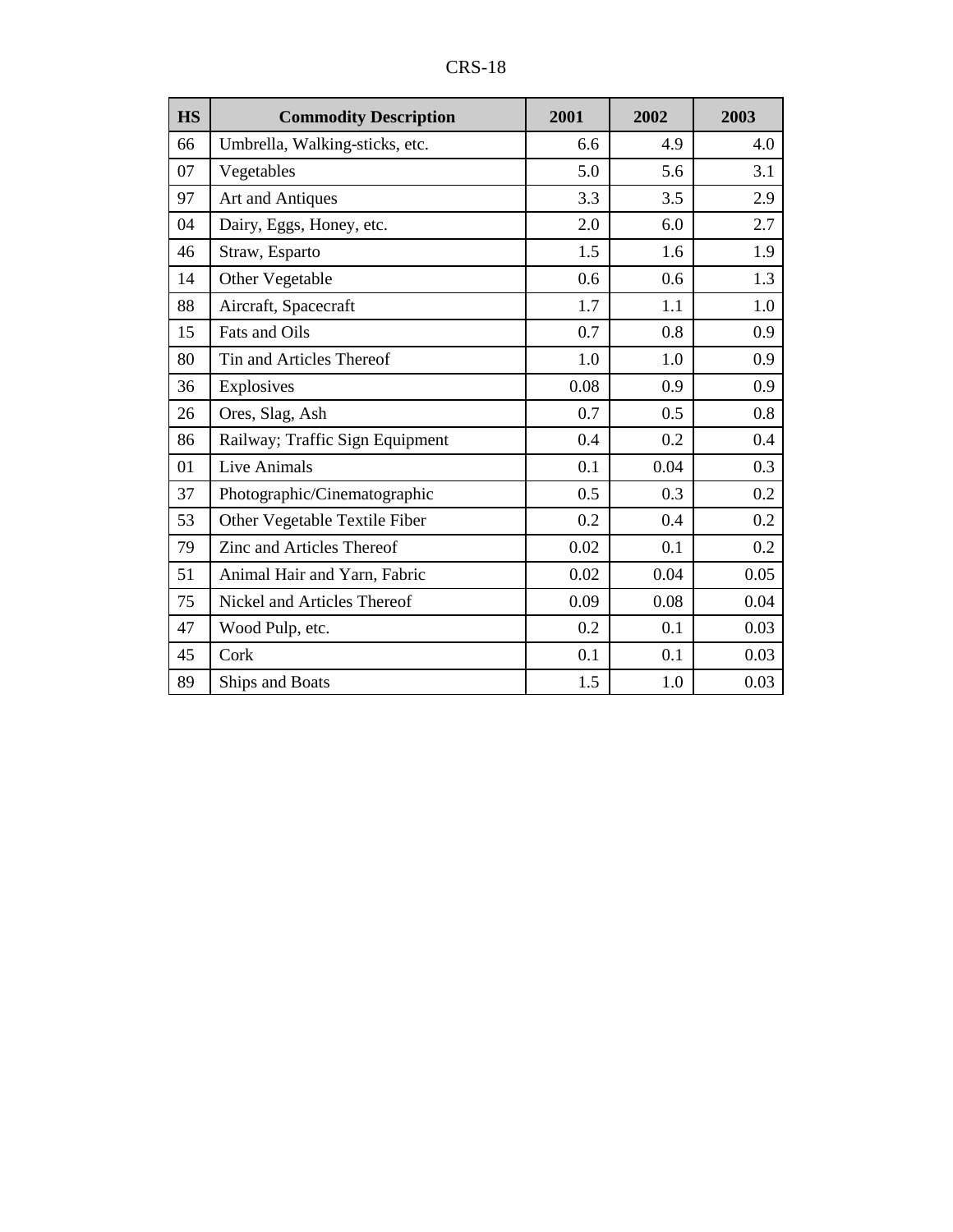| <b>HS</b> | <b>Commodity Description</b>           | 2001    | 2002    | 2003    |
|-----------|----------------------------------------|---------|---------|---------|
|           | Total                                  | 5,989.4 | 4,860.2 | 5,841.7 |
| 85        | <b>Electrical Machinery</b>            | 1,957.8 | 1,332.1 | 1,319.4 |
| 84        | Machinery                              | 1,001.3 | 921.3   | 1,089.0 |
| 88        | Aircraft, Spacecraft                   | 560.7   | 231.9   | 782.1   |
| 90        | Optical, Medical Instruments           | 208.5   | 190.1   | 226.4   |
| 39        | Plastic                                | 174.7   | 194.1   | 210.6   |
| 12        | Miscellaneous Grain, Seed, Fruit       | 131.5   | 116.6   | 183.9   |
| 29        | Organic Chemicals                      | 161.8   | 150.3   | 177.0   |
| 71        | Precious Stones, Medals; Coins         | 111.5   | 144.3   | 174.0   |
| 52        | Cotton and Yarn, Fabric                | 106.1   | 126.4   | 157.1   |
| 98        | Special Other                          | 149.2   | 130.0   | 136.4   |
| 72        | Iron and Steel                         | 6.8     | 28.4    | 97.0    |
| 23        | Food Waste; Animal Feed                | 93.9    | 101.3   | 78.5    |
| 38        | <b>Miscellaneous Chemical Products</b> | 96.5    | 97.5    | 75.0    |
| 41        | Hides and Skins                        | 72.6    | 60.3    | 70.0    |
| 47        | Wood Pulp, etc.                        | 51.6    | 63.8    | 69.7    |
| 33        | Perfumery, Cosmetic, etc.              | 35.9    | 47.0    | 63.0    |
| 31        | Fertilizers                            | 57.7    | 40.5    | 56.5    |
| 10        | Cereals                                | 57.7    | 63.8    | 55.6    |
| 87        | Vehicles, Not Railway                  | 143.9   | 57.5    | 49.3    |
| 70        | <b>Glass and Glassware</b>             | 131.2   | 75.0    | 44.4    |
| 28        | Inorganic Chemicals; Rare Earth        | 48.2    | 41.5    | 43.8    |
| 27        | Mineral Fuel, Oil, etc.                | 53.4    | 39.4    | 39.6    |
| 73        | <b>Iron/Steel Products</b>             | 27.6    | 28.2    | 39.2    |
| 48        | Paper, Paperboard                      | 48.5    | 54.4    | 37.5    |
| 30        | <b>Pharmaceutical Products</b>         | 45.3    | 35.9    | 37.0    |
| 32        | Tanning, Dye, Paint, Putty             | 23.8    | 28.3    | 34.0    |
| 03        | Fish and Seafood                       | 23.0    | 22.0    | 33.7    |
| 56        | Wadding, Felt, Twine, Rope             | 3.9     | 7.6     | 32.3    |
| 34        | Soap, Wax, etc.; Dental Preparations   | 25.5    | 28.0    | 30.5    |
| 40        | Rubber                                 | 21.7    | 23.5    | 30.3    |
| 44        | Wood                                   | 25.1    | 31.4    | 26.7    |
| 76        | Aluminum                               | 41.1    | 31.3    | 26.5    |
| 21        | Miscellaneous Food                     | 12.8    | 19.0    | 25.3    |
| 16        | Prepared Meat, Fish, etc.              | 11.9    | 12.6    | 17.0    |

## **Appendix B. U.S. Exports to Thailand by Two-Digit Harmonized System Commodity Codes, 2001-2003**

(Millions of U.S. Dollars)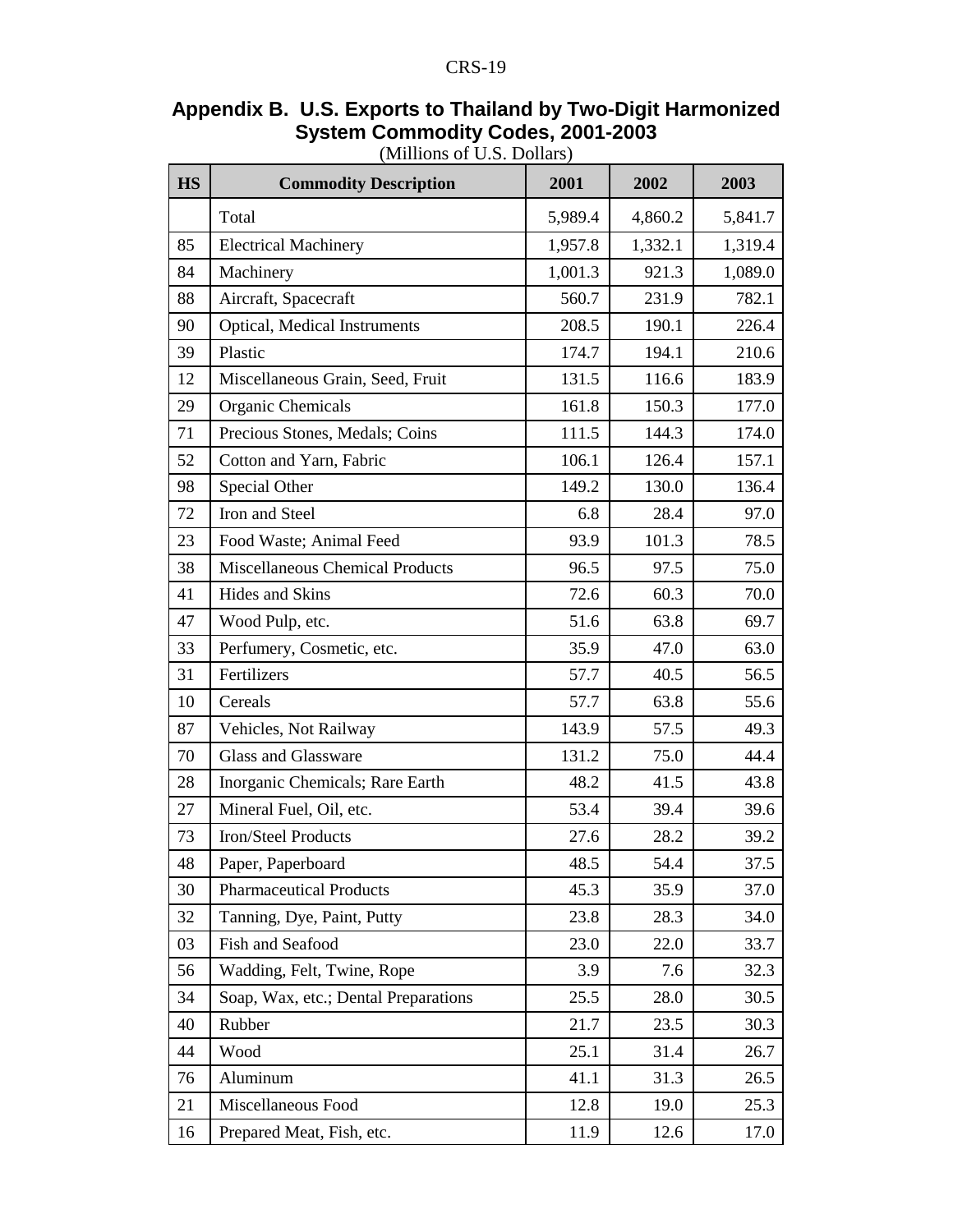| D<br>c<br>20<br>-C/T |
|----------------------|
|----------------------|

| <b>HS</b> | <b>Commodity Description</b>          | 2001 | 2002 | 2003 |
|-----------|---------------------------------------|------|------|------|
| 20        | Preserved Food                        | 15.4 | 17.1 | 16.8 |
| 08        | <b>Edible Fruit and Nuts</b>          | 11.4 | 12.1 | 16.2 |
| 49        | Book and Newspaper; Manuscripts       | 8.7  | 12.3 | 15.9 |
| 54        | Manmade Filament, Fabric              | 10.9 | 13.0 | 15.5 |
| 25        | Salt; Sulfur; Earth, Stone            | 15.9 | 15.0 | 13.2 |
| 95        | Toys and Sports Equipment             | 11.9 | 15.8 | 12.6 |
| 35        | Albumins; Mod Starch; Glue            | 9.7  | 12.5 | 12.3 |
| 24        | Tobacco                               | 23.1 | 22.1 | 11.7 |
| 94        | Furniture and Bedding                 | 13.1 | 9.5  | 11.5 |
| 82        | Tool, Cutlery, of Base Metals         | 12.3 | 12.5 | 10.3 |
| 13        | Lac; Vegetable Sap; Extract           | 8.6  | 8.2  | 10.0 |
| 04        | Dairy, Eggs, Honey, etc.              | 10.0 | 17.3 | 8.8  |
| 83        | Miscellaneous Articles of Base Metals | 6.9  | 8.0  | 8.1  |
| 01        | Live Animals                          | 4.5  | 7.5  | 8.0  |
| 17        | <b>Sugars</b>                         | 4.6  | 7.3  | 7.0  |
| 68        | Stone, Plaster, Cement, etc.          | 4.6  | 7.0  | 6.2  |
| 74        | Cooper and Articles Thereof           | 4.9  | 6.2  | 6.1  |
| 96        | Miscellaneous Manufacturing           | 7.8  | 8.3  | 5.7  |
| 59        | <b>Impregnated Textile Fabrics</b>    | 6.5  | 5.3  | 5.5  |
| 93        | Arms and Ammunition                   | 8.1  | 4.8  | 5.3  |
| 64        | Footwear                              | 4.6  | 3.8  | 5.2  |
| 55        | <b>Manmade Staple Fibers</b>          | 5.8  | 4.5  | 4.4  |
| 18        | Cocoa                                 | 1.0  | 4.0  | 4.0  |
| 69        | <b>Ceramic Products</b>               | 2.4  | 2.4  | 3.8  |
| 81        | Other Base Metals, etc.               | 3.8  | 0.7  | 3.4  |
| 37        | Photographic/Cinematographic          | 2.6  | 4.0  | 3.2  |
| 19        | <b>Baking Related</b>                 | 4.0  | 3.3  | 3.2  |
| 02        | Meat                                  | 2.5  | 2.8  | 3.0  |
| 36        | Explosives                            | 2.3  | 2.8  | 3.0  |
| 60        | Knit, Crocheted Fabric                | 1.7  | 2.8  | 2.6  |
| 61        | Knit Apparel                          | 0.8  | 0.8  | 2.5  |
| 89        | Ships and Boats                       | 0.2  | 0.6  | 2.5  |
| 92        | <b>Musical Instruments</b>            | 1.8  | 2.0  | 2.4  |
| 22        | <b>Beverages</b>                      | 2.5  | 3.3  | 2.2  |
| 15        | Fats and Oils                         | 1.6  | 1.4  | 2.2  |
| 63        | Miscellaneous Textile Articles        | 1.8  | 2.6  | 2.0  |
| 05        | Other of Animal Origin                | 4.9  | 6.6  | 1.9  |
| 07        | Vegetables                            | 1.1  | 1.3  | 1.6  |